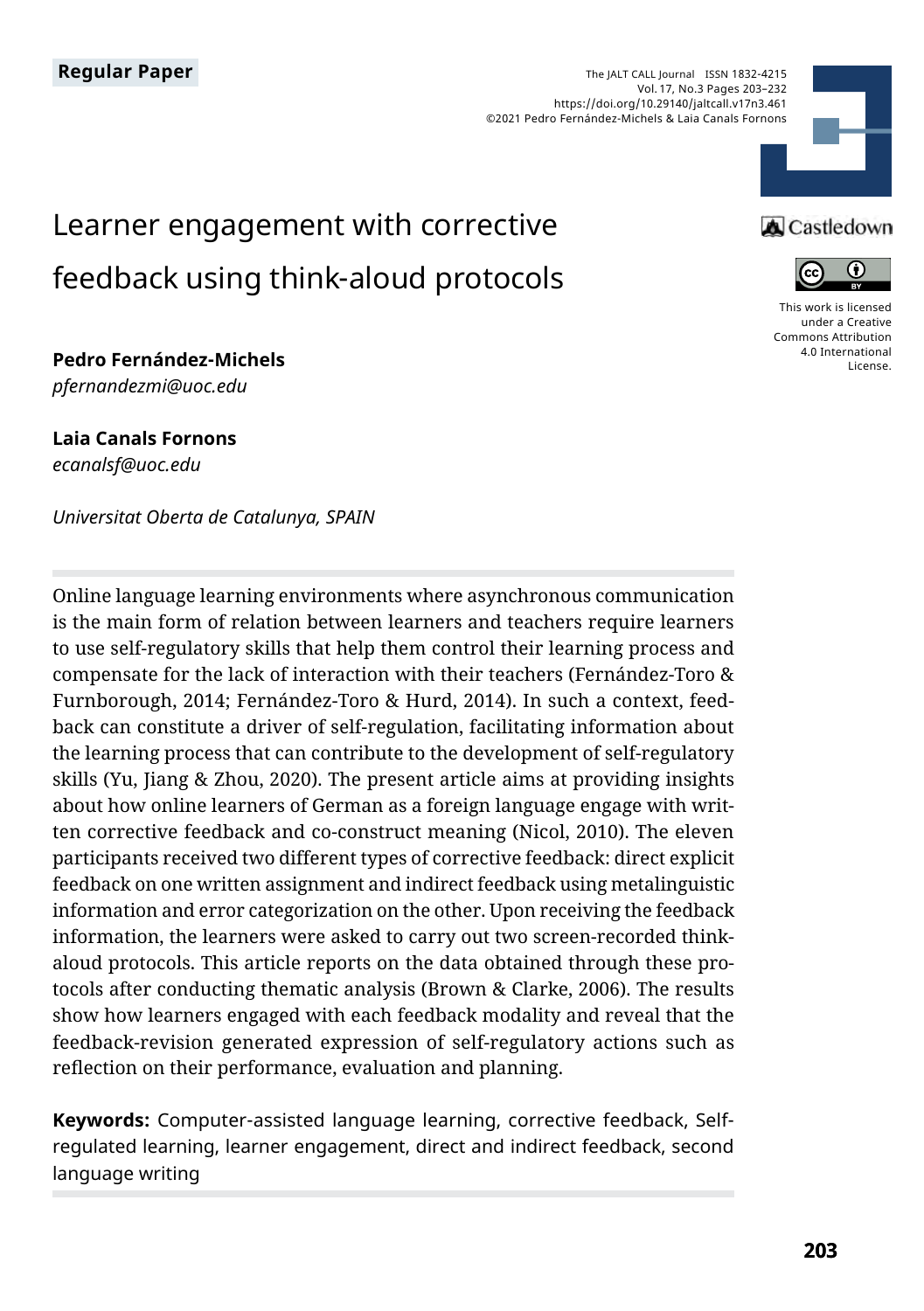### **1**. Introduction

Practitioners in the field of online language teaching and learning are concerned with the quality and the long-term effects of the feedback provided to their learners due to several reasons. Firstly, feedback should work as a key element in the learning process, giving orientation about the learners' performance and, above all, clues about how to improve. Secondly, because feedback is among the most important elements of social presence in the fully virtual learning environment in which we carry out our teaching (Butler & Winne, 1995). Finally, because giving feedback is an arduous and time-consuming task, especially in online language teaching where personalised and frequent feedback is hard to achieve, particularly in large groups (Nicol, 2010).

In the field of (online) language teaching and learning, considerable teachers' workload, large learner groups and time constraints, as well as inherited assumptions about what feedback should look like (Hyland, 2003; Mahfoodh, 2017; Martínez-Argüelles *et al.*, 2015) often lead to a practice that does not go much beyond the marking, the commenting and eventually the correction of incorrect forms. Adaptive or reflective elements, advice on possible strategies to avoid future errors, or help with the organisation of more effective learning based on the analysis of the assignments or formative assessment (Andrade & Cizek, 2010) are normally inexistent or far from comprehensive and detailed (Nicol, 2010).

In this given framework, our interest lies in how learners engage with two different feedback modalities, one of which has been related with deeper cognitive processing and reinforced autonomous learning (indirect feedback, Westmacott, 2017). The study aims to find out the extent to which the engagement with each of the feedback modalities reveals any information about learners' plans of how to further organise and articulate their learning in a self-regulated way.

### **2. Literature review**

### *2.1 Learners' perceptions of and engagement with feedback*

Feedback is understood as information given on the quality or accuracy of a piece of work or performance taking into account a previously established goal (Ferreira, 2006; Hattie & Timperley, 2007). However, the feedback cycle is only complete if the learner reacts to the provided information with new action aimed at a further approximation towards the previously stated goals or reformulating these goals in order to make them achievable (Black & William, 1998; Ellis, 2009; Hattie & Timperley, 2007).

Other authors (Ellis, 2009; Fernández-Toro & Hurd, 2014; Furnborough & Truman, 2009; Nicol, 2010; Nicol & McFarlande-Dick, 2006) claim that feedback can only be considered as such if it triggers actions that are directed towards an improvement in performance. Whether action is taken or not depends greatly on the way feedback is understood and perceived by the learners. It is therefore

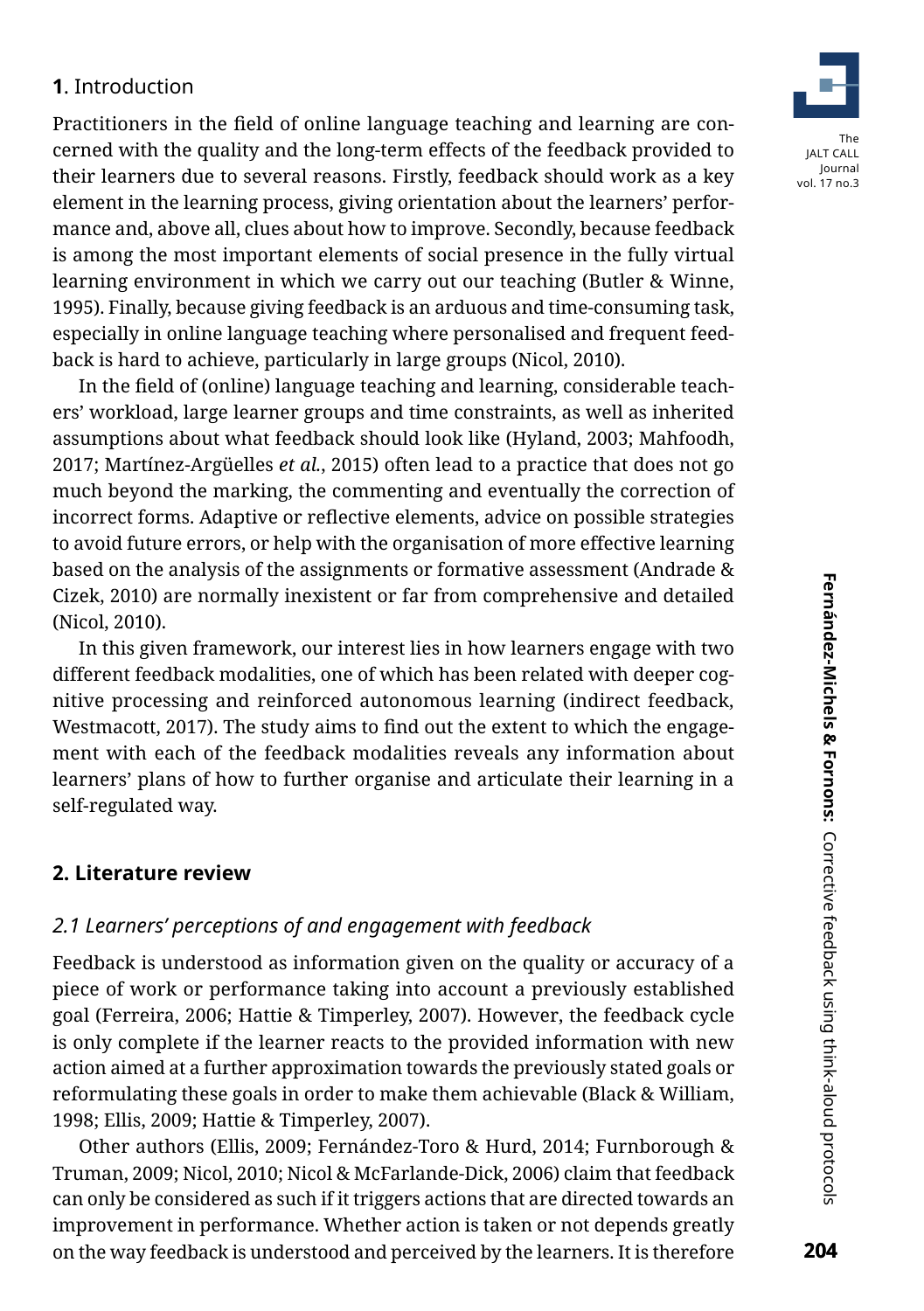crucial to identify parameters that define those qualities of feedback that help learners to "strengthen [their] capacity to self-regulate their own performance" (Nicol & McFarlane-Dick, p. 205).



vol. 17 no.3

Feedback can also have an impact on learners' language learning development, confidence and motivation. Furnborough and Truman (2009) found that only those learners who used the feedback strategically and were able to integrate it in their learning process also showed benefits in other areas (motivation and confidence) which are crucial to achieve self-regulation. In a more recent study and after analysing the learners' cognitive, metacognitive and affective responses to the feedback, Fernández-Toro and Furnborough (2014) concluded that learners' responses mostly displayed elements that can characterize an effective feedback dialogue, such as the ability to integrate the feedback.

Learner engagement is a central aspect of the learning process especially when learners attend to the feedback provided by their teachers. Learner engagement with written corrective feedback has been examined from several perspectives. Some of the aspects which have been investigated have been focused on form (Han & Hyland, 2015; Hyland, 2003), the depth of processing (Leow, 2020), affective engagement (Mahfoodh, 2017), monitoring and editing (Ferris *et al.*, 2013).

Think-aloud protocols (TAPs) have also been used to examine whether teachers focus on formal language in their feedback and the use that learners make of it. Hyland (2003) revealed that language accuracy was a particularly important aspect in teachers' feedback and that learners reported using that feedback to revise their drafts but to different extents, evidencing variability between individual uses of teacher feedback.

More recently, Han and Hyland (2015) have explored learner engagement with written corrective feedback and argue that the effectiveness of the feedback on revised drafts was not always consistent with the depth in which learner's engaged with feedback. The findings of their study of Chinese learners of English highlighted again individual variation in all dimensions of the engagement examined (cognitive, behavioural, and affective). The authors indicated that this might be due to different learner beliefs and goals, the manner in which feedback was provided (interactionally) and the type of feedback (indirect feedback).

Finally, the relation between the emotional responses towards written feedback has also been examined. Specifically, Mahfoodh (2017) used TAPs and interviews to examine learners' responses to teacher feedback and concluded that learners' emotions determined to a large extent the understanding of the feedback and the success of later revisions.

### *2.2 Direct versus indirect feedback and think-aloud protocols*

The effects of different types of feedback on error has been highly debated without reaching a consensus. Some authors argue that direct feedback is more beneficial because it provides more information on the exact error and the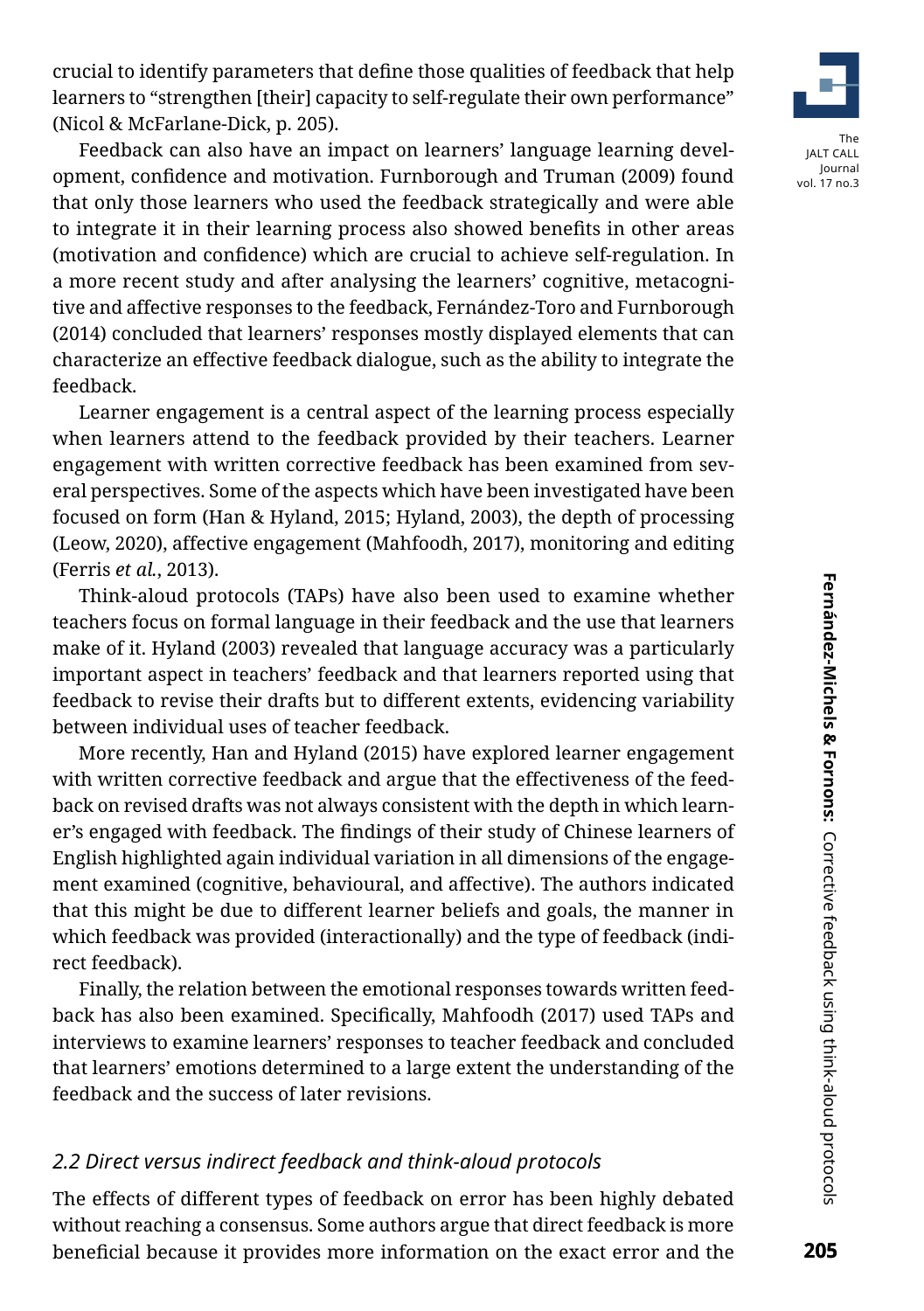correct form (Bitchener & Knoch, 2010; Nassaji, 2015), whereas other research indicated that indirect feedback helps engaging learners in deeper learning and thus become more self-regulated learners (Ferris & Roberts, 2001; Lalande, 1982; Westmacott, 2017).

Specifically, and in connection with the type of feedback that concerns us, Westmacott (2017) investigated six upper intermediate EFL learners' opinions about the affordances of direct versus indirect feedback by means of a questionnaire and semi-structured interviews. Most learners expressed their preference for indirect feedback as they found it more useful and they claimed it fostered deeper cognitive processing and reinforced autonomous learning while also strengthening grammatical knowledge. Similarly, we would expect that the indirect feedback teachers provided in the current study would lead to more substantial learner engagement with the feedback.

Some studies (Hyland, 2003; Sachs & Polio, 2007) used TAPs in order to investigate aspects of the provision or reception of feedback practices. These protocols were used with teachers in Hyland (2003) in order to find out the type of feedback they were providing and with learners in Sachs and Polio (2007) to examine attention processes and evidence of noticing (and focus on form). The current research uses TAPs with learners to fill a gap in the existing literature on learner engagement with different feedback modalities and learners' intentions of using self-regulation strategies.

### *2.3 Online-learning, feedback and self-regulation*

In the context of this study, we understand online-learning as learning in computer-assisted learning environments, supported with asynchronous communication between learners and teachers and among peers, and enriched with a wide array of digital learning resources in different formats.

Such environments allow for increased flexibility and access to a large amount of information and resources, even beyond the core learning materials provided as course contents. At the same time, the technologically mediated communication lacks face-to-face interaction and can lead to time-delays in teacher response.

Online-learning, feedback and self-regulation can be seen as strongly interrelated concepts. Fernández-Toro & Hurd (2014) consider feedback in onlinelearning environments as particularly important. The authors claim that an effective feedback dialogue between teachers and learners is essential to successful learning. Jensen, Bearman and Boud (2021) see feedback in online learning as "one of few processes that connects individual learners to instructors and peers" (p. 1).

Regarding the potential to generate meaningful interpersonal communication and interaction, Ice, Swan and & Díaz (2010) report claims that asynchronous online learning-environments are unfit to provide a sufficiently rich environment to trigger socially mediated learning in a constructivist sense because they lack social presence. However, the authors defend that social presence can be seen as a perceptual instead of just a physical quality that can

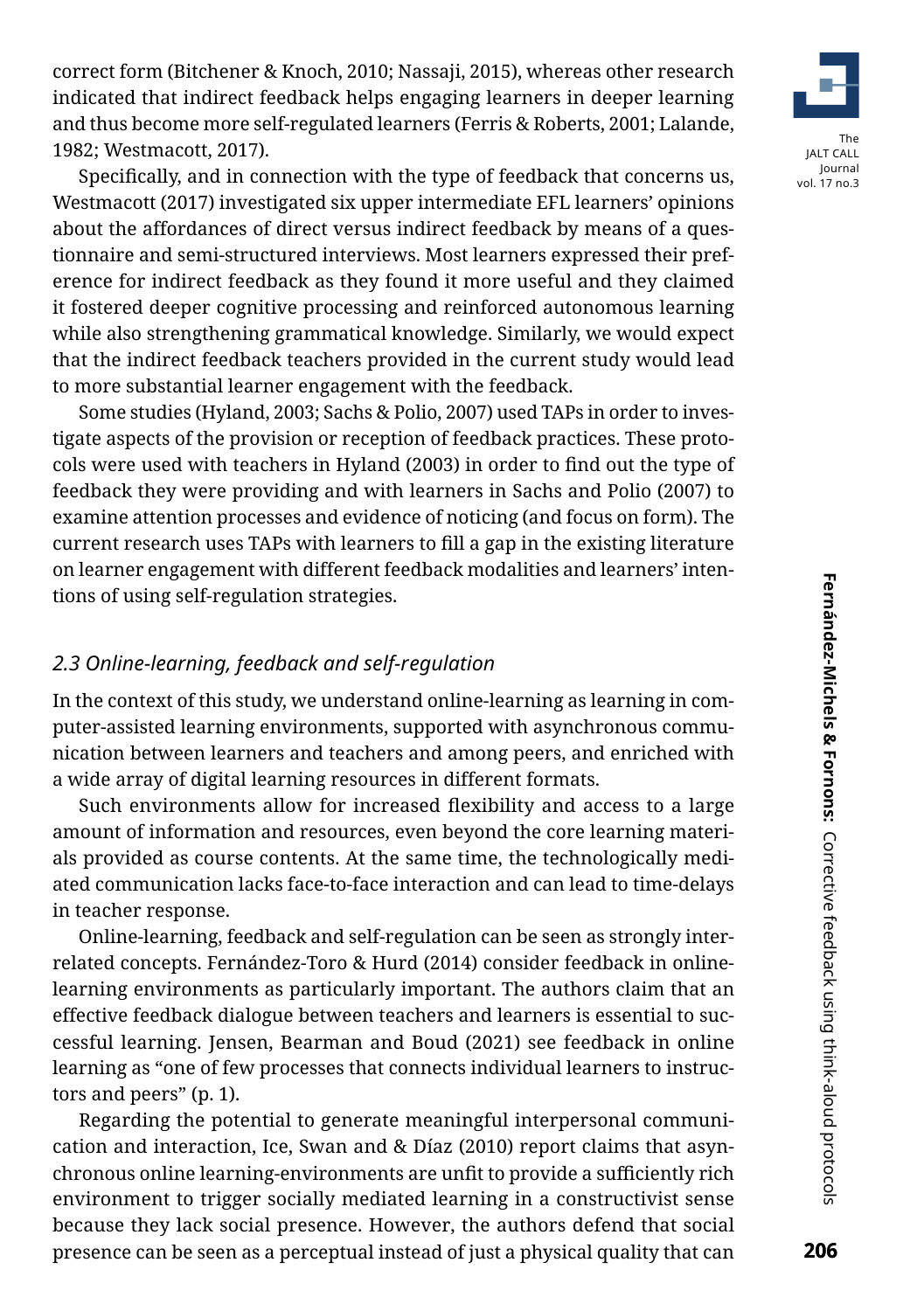be achieved by projecting oneself into the virtual environment via forums or other means of communication, such as audio-files (Ice *et al.*, 2010, p. 114). The authors examined the learners' perceptions of text-based and audio feedback and came to the conclusion that the combination of text and audio-feedback was the most positively valued feedback-method in general, while feedback at the micro-level received more positive response when it was only written.

In addition to the notion that feedback plays an eminent role due to its capacity to cover the need for communication and support in the face of nonexistent face-to-face interaction, the literature also reveals the importance of self-regulation in online learning. Hartely and Bendixen (2001) argue that computer-based learning environments with their increased flexibility and access to media-rich sources of information require higher order thinking-skills similar to the self-regulation strategies described above. Artino and Stephens (2009) see the need for self-regulation skills in online teaching and learning in the "the relatively autonomous nature of online learning environments compared to traditional classroom contexts" (p. 147).

Similarly, Bol and Garner (2011) claim that the ability to use self-regulation strategies in an effective way is especially important in online-learning due to the largely autonomous nature of online-learning and the relative lack of the type of support and scaffolding that could be provided by a teacher in a faceto-face environment.

From a different angle, online-learning can also be understood as an opportunity to promote and enhance self-regulation by integrating SRL-elements in the course design (Triquet, et. al, 2017).

Existing models of self-regulated learning (SRL) (Panadero, 2017; Zimmerman & Moylan, 2009; Winne, 2008; Schmitz and Wiese, 2006; Pintrich, Wolters & Baxter, 2000; Zimmerman, 2000) place activities in three main areas, namely cognition, motivation and emotion, and identify different phases in which selfregulation unfolds, such as (a) planification, (b) execution and (c) self-reflection (Zimmerman & Moylan, 2009) or (a) Forethought, planning and motivation, (b) monitoring, (c) control and (d) reaction and reflection (Pintrich *et al.*, 2000)

Current research converges in the idea that feedback plays an important role in the development of self-regulated learning (Fernández-Toro & Furnborough, 2014; Nicol, 2010; Nicol & McFarlane-Dick, 2006). Butler and Winne (1995) call self-regulation "a pivot upon which students' achievement turns" (p. 245). Zimmerman (1990) claims that "virtually all researchers assume that self-regulation depends on continuing feedback of learning effectiveness." (Zimmerman, 1990, pp. 5–6)

According to Leow (2018; 2020) the processing of the feedback, its depth and level of awareness are reflected by several cognitive actions such as the activation of accurate prior knowledge, analysis, comparison, hypothesis testing and rule formulation. These actions also appear in the specific literature about self-regulation as self-regulating strategies (Oxford, 2010; Pintrich *et al.*, 2000; Zimmerman & Moylan, 2009).

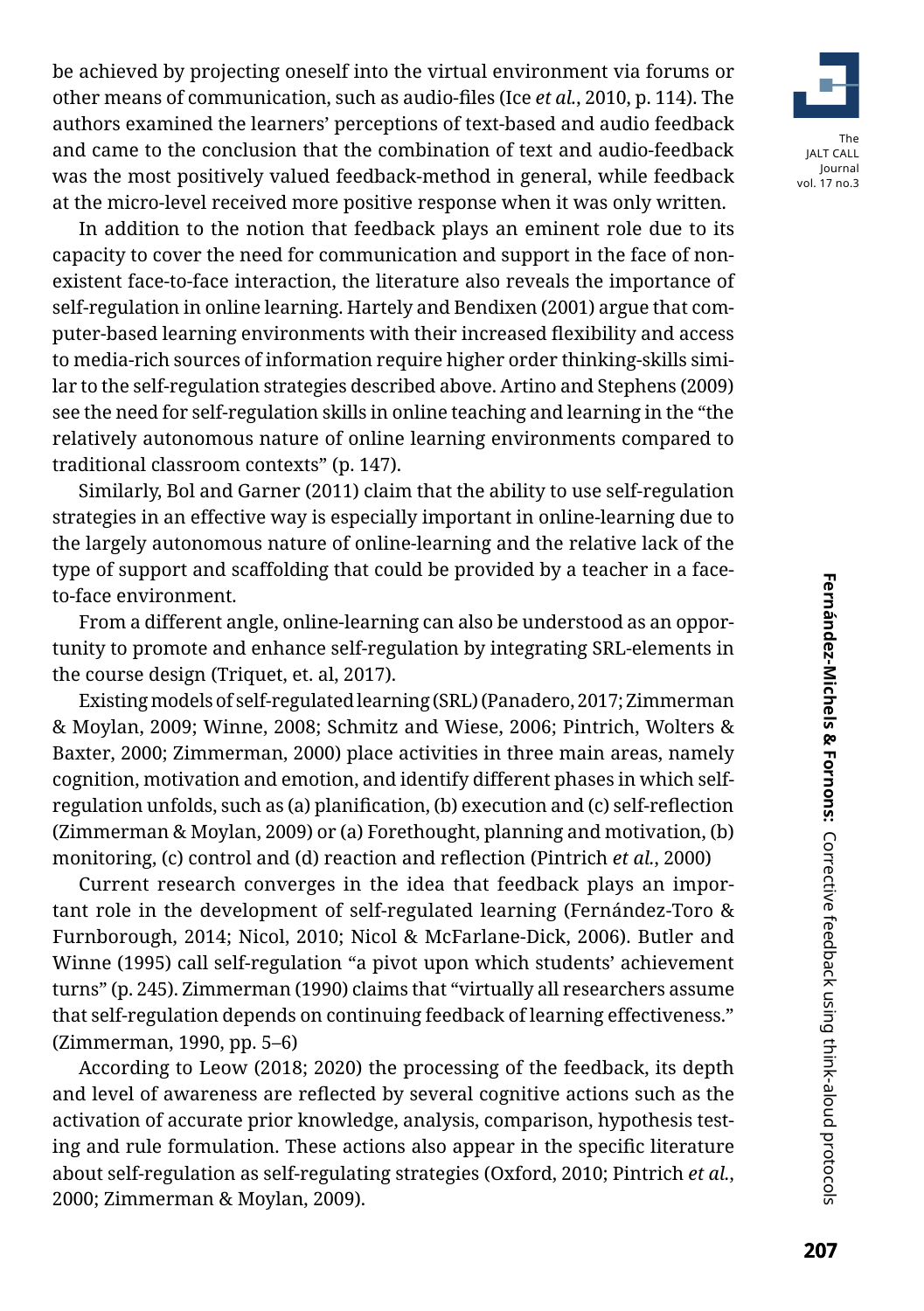# **3. Aims and research questions**

The objective of the present research is to examine how learners work through different corrective feedback modalities on written assignments and to find out to what extent this feedback generates examples of self-regulatory actions or shows learners' expressions of intention to apply self-regulation strategies. In this sense, the present article examines the relationship between learner engagement with feedback and self-regulation in foreign language learning which has been largely overlooked in earlier research on corrective feedback. Therefore, there is a need to consider contextual factors, such as the learners' beliefs and attitudes towards feedback, their feedback-preferences or the underlying teaching method, among others, that seem to have a significant modulating influence on how learners benefit from feedback (Chen, Nassaji & Liu, 2016; Ellis, 2010; Fernández-Toro & Hurd, 2014; Han, 2019)

A comparison of the learners' engagement with different types of feedback intends to inform about possible differences in the way the applied feedbackmodalities are received by the learners, and to identify their affordances to foster a meaningful approach that generates ideas about the application of self-regulation strategies with the aim of future performance improvement.

The following research questions will guide our research.

- 1. How do online language learners engage with different modalities of written corrective feedback?
- 2. To what extent do learners express self-regulation aimed at improving their writing-performance when engaging with the feedback?

### **4. Method**

### *4.1 Context*

The study was conducted at a fully online university in Spain which delivers courses of German as a foreign language following a task-based language teaching methodology based on asynchronous communication and collaboration.

The German courses cover levels A1 to B2 of the Common European Framework for Languages (CEFR) with about 250 enrolled students per semester and a maximum ratio of 50 students per classroom. Learners have access to course content and learning resources and have to carry out a total of five complex assignments which are assessed. Each assignment consists of written, oral and interactive tasks. The learners are permanently supported and assessed by their online teacher. The resources and tasks aim to recreate everyday communicative situations, therefore written assignments are normally letters, emails or other communicative texts that have a clear addressee and a concrete communicative goal.

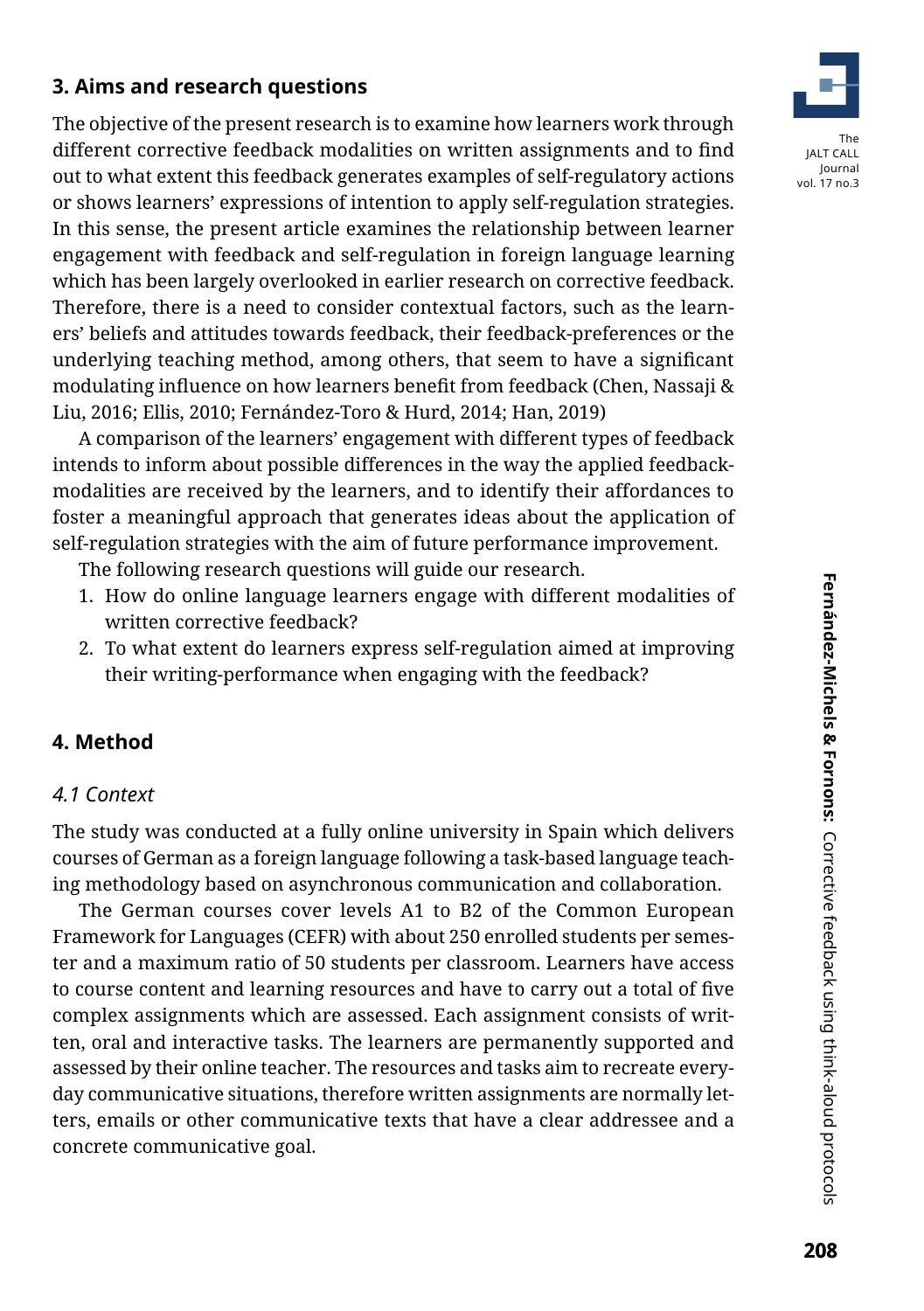## *4.2 Participants*

We received a total of eleven complete responses on our call for participation in the project. Consequently, our multiple case study was carried out with 11 learners of German as a foreign language in the A2 ( $N = 4$ ) and B1 ( $N = 7$ ) CEFR levels. The instructor who provided the feedback is an experienced online language teacher who has taught A2 and B1 German courses at the above-mentioned institution for four semesters. The participants were nine females and two males with ages ranging between 23 and 53. All but one participant had previous experiences in online learning. The levels were chosen to make sure the learners had the necessary level of language skills and to be able to work with more content-rich written assignments than in lower levels.

### *4.3 Feedback modalities*

The learners receive personalised feedback for every individual language production included in the continuous assessment system. The feedback modalities we adopted in the present study coincide with the ones identified by Ellis (2009):

- a. Text-based direct feedback providing the correct form
- b. Text-based indirect feedback providing error codes and metalinguistic information

Both modalities indicated the exact location of the error (explicit feedback; Westmacott, 2017). We provided focused feedback concentrating only on errors which were not beyond the learners' proficiency level and which were related to the specific requirements of the task (Ferris, 2015 referring to Lalande, 1982; Horbačauskienė & Kasperaviciene, 2015; McMartin-Miller, 2014).

The annotation tool MARKIN (https://www.cict.co.uk/markin/) was used to homogenize the indirect written feedback among teachers. The tool allowed us to predefine error codes and associate them to buttons that were used after marking the incorrect word or passage in the text. Buttons could also provide additional information about the error type and links to websites that offered further explanations. The resulting HTML-document had simple navigation functions that allowed learners to open and close boxes with metalinguistic information next to the marked error and provided a table with an error count.

The direct written feedback was provided by means of a word document with footnotes addressing the mistakes the teacher chose to correct. As illustrated in Table 1, the feedback was provided on two different subsequent written assignments. In level A2 the first assignment received indirect feedback and the second one received direct feedback. In level B1, the first assignment received direct feedback, while the second one was treated with indirect feedback. The pairing of assignments and feedback-modalities is based on the given reality in the courses where forum-texts (assignment B in level A2.2 and assignment A in level B1.1) are usually commented by the teacher within the same forum while text-files are run through the annotation-tool MARKIN. In such circumstances it seemed to be preferable to apply direct feedback for the

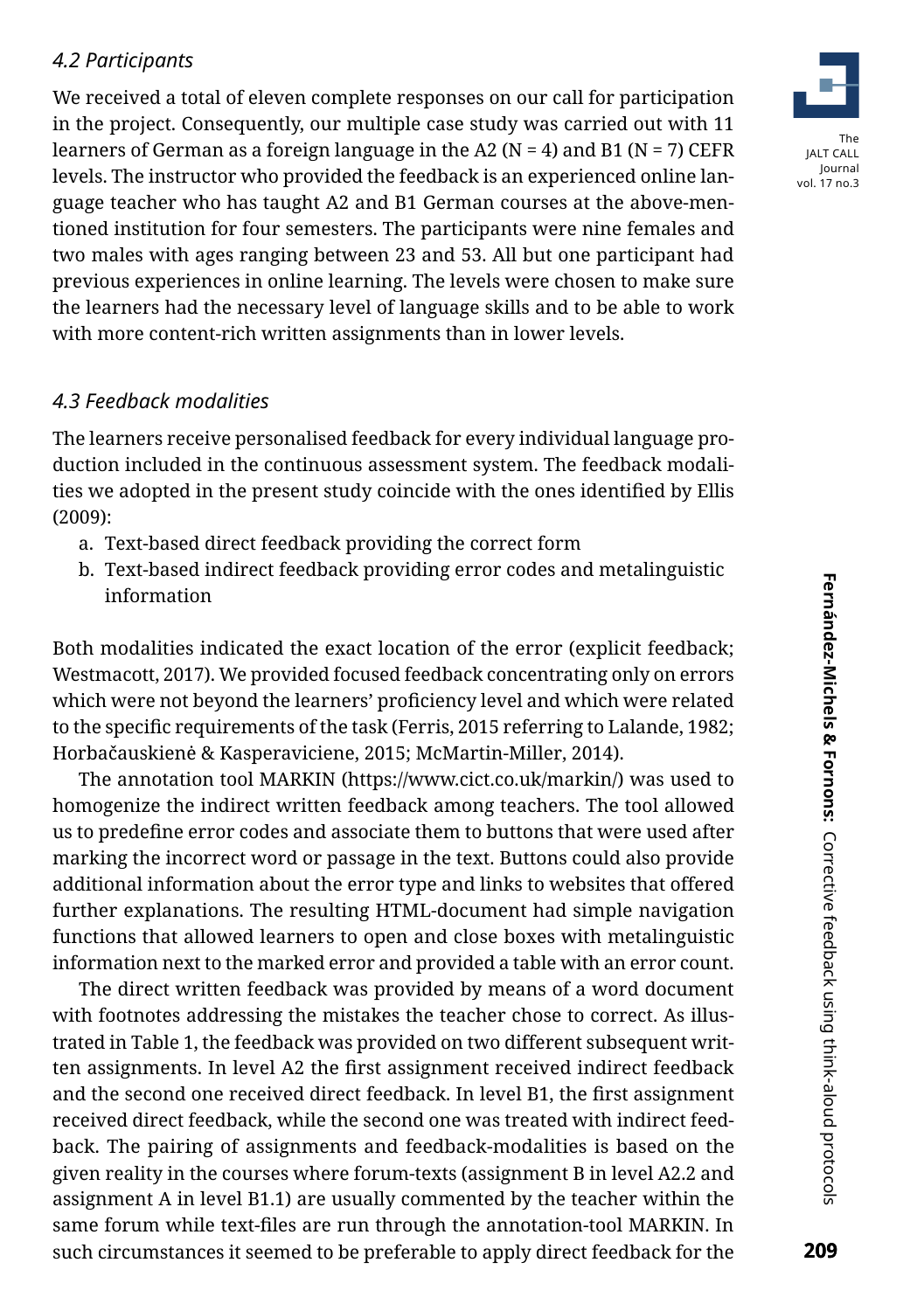forum-based assignments and indirect feedback with the help of MARKIN for the individually delivered WORD-based texts in assignment B, level A2.2 and assignment A, level B1.1. Although the topic was different, the assignments had similar length requirements.



Journal vol. 17 no.3

#### **Table 1**

|                | <b>Assignment #1</b> | <b>Topic</b>                                               | <b>Assignment #2</b> | <b>Topic</b>                                |
|----------------|----------------------|------------------------------------------------------------|----------------------|---------------------------------------------|
| A2             |                      | Indirect feedback A written description of Direct feedback |                      | A description of a holiday                  |
|                |                      | a family photo (text-file)                                 |                      | (forum-text)                                |
| B <sub>1</sub> | Direct feedback      | Story of an event                                          |                      | Indirect feedback Hypothetical events: what |
|                |                      | (forum-text)                                               |                      | would have happened if?                     |
|                |                      |                                                            |                      | (text-file)                                 |

### *4.4 Instruments*

We chose think-aloud-protocols (TAPs) as our instrument for data collection. TAPs have their basis in the field of psychology and were initially described and developed by Ericsson & Simon (1984). According to Ericsson and Simon (1993), the think-aloud technique can capture what is held in the short-term memory while the participants are completing a given task and reflects what happens cognitively during the completion of this task. During TAPs, the participants are required to continually speak aloud their thoughts while they are engaged with a determined activity, task or problem (Young, 2005).

In a fully virtual asynchronous environment, our approach of screenrecorded TAPs with the help of a simple screen-recording program (screencastomatic.com) seemed to be the most appropriate way of observing how the learners work through the feedback, how they react to specific feedback items and how they process the feedback as a whole.

The participants received instructions about how to install and use the program (see Appendix A), alongside guidelines about the think-aloud-process itself that included a recorded example of the process. The TAPs were transcribed, and data were properly anonymised in order to comply with regulations on data privacy and the ethics committees' regulations.

### *4.5 Data treatment and coding process*

We applied thematic analysis, a qualitative analytic method (Braun & Clarke, 2006), in order to identify, isolate and interpret commonly recurring themes in our data set. The transcribed protocols were broken down to single quotations. Quotations represent single acts (statements, reflections, expressions of thoughts and ideas, hypothesis, etc.), differentiated by breaks in the stream of the revision process. The 22 analysed documents generated a total of 892 quotations. Each of these quotations include instances of actions, thoughts, ideas and comments that were labelled with a specific code (see below). Two additional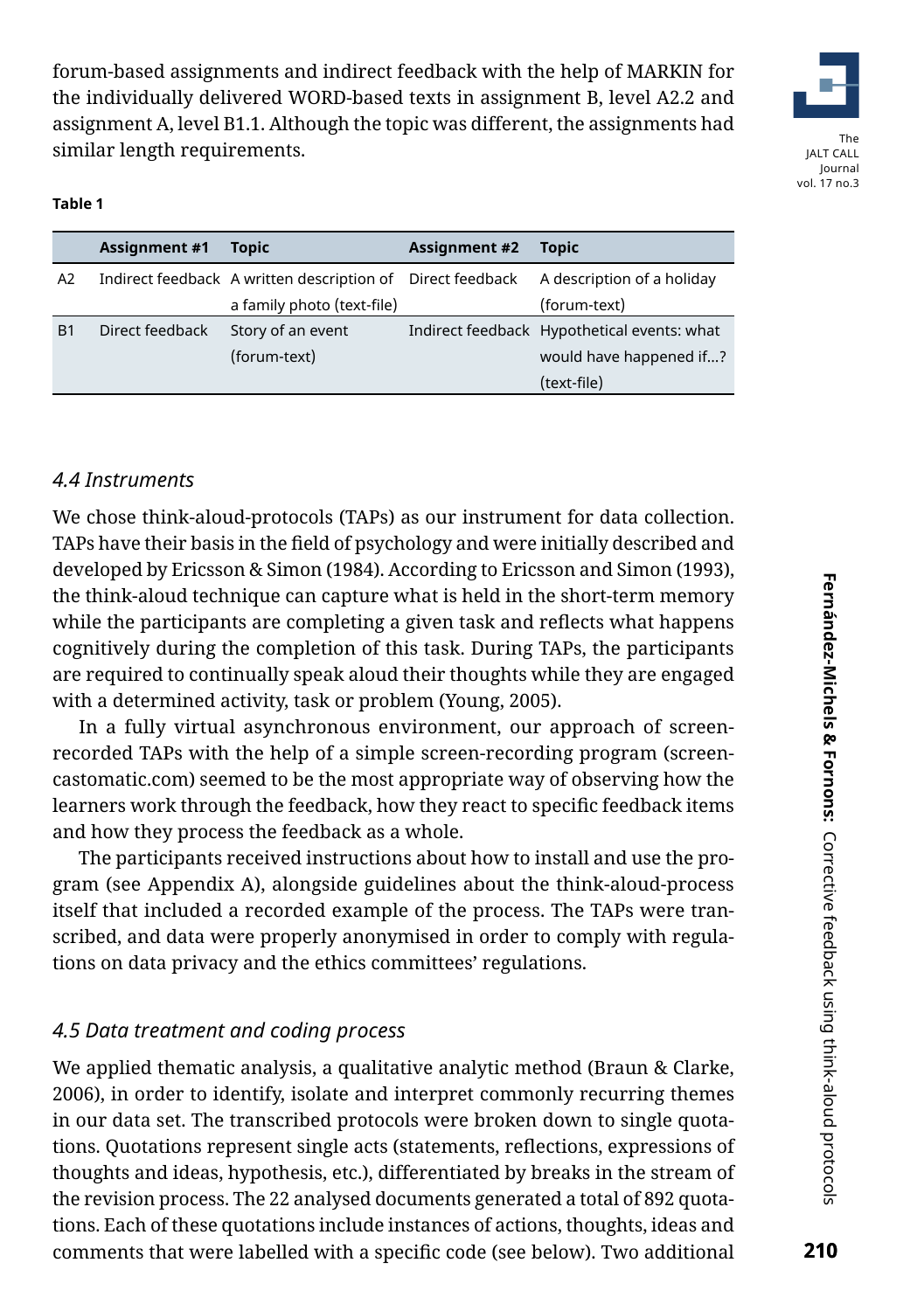coders were employed in order to determine inter-coder agreement regarding categories of actions which reached on average 90 percent.

**4.5.1 Coding reaction to feedback.** The inductive coding allowed us to establish 53 codes that described basic actions and thoughts or ideas expressed by the learners while they worked through the feedback. The codes were grouped under eight categories of actions:

- a. Orientation: The learner carries out actions that lead to a better orientation within the feedback document and the containing information, such as examining the design and functionalities of the feedback, looking up the number of errors, checking the list of marked error types or identifying where the feedback document displays relevant information.
- b. Information seeking: The learner seeks further information about the marked elements, for example by looking up the correct form or checking the metalinguistic information about an error, but also by looking for additional information from external sources. Information seeking can occur before any kind of reflection about the error or marked passage or in order to confirm an already pronounced hypothesis about the error.
- c. Identification: The learner's utterances give information about his/her attempts and success in identifying the type of error.
- d. Correction: The learner tries or declines to correct the highlighted error and succeeds or fails in doing so.
- e. Reflection: The learner's utterances indicate reflective actions, such as thinking about the reasons for an error, commenting on a rule related to the error, pronouncing hypothesis about the nature of the error, etc.
- f. Intention: The learner expresses his/her intention to do something about the error/his/her performance, for instance by repeating a specific language point, looking up error-related information, trying not to repeat the error, etc.
- g. Self-judgment: The learner pronounces judgements about his/her performance, about the number and nature of the committed errors, about his/her insecurity and knowledge, etc.
- h. Feedback evaluation: The learner judges the quality or usefulness of the received feedback.

**4.5.2 Self-regulation codes.** In order to determine if the above-mentioned actions contained examples of self-regulation, we considered it important to compare our codes or labels with actions that are claimed to reflect self-regulation strategies in the corresponding literature, so that the discussion about our research topic would be based on common terminological ground.

The comparison between the terminology and examples provided by a number of studies related to the field of language teaching and learning and our codes lead us to a selection of three categories containing actions that are



JALT CALL Journal vol. 17 no.3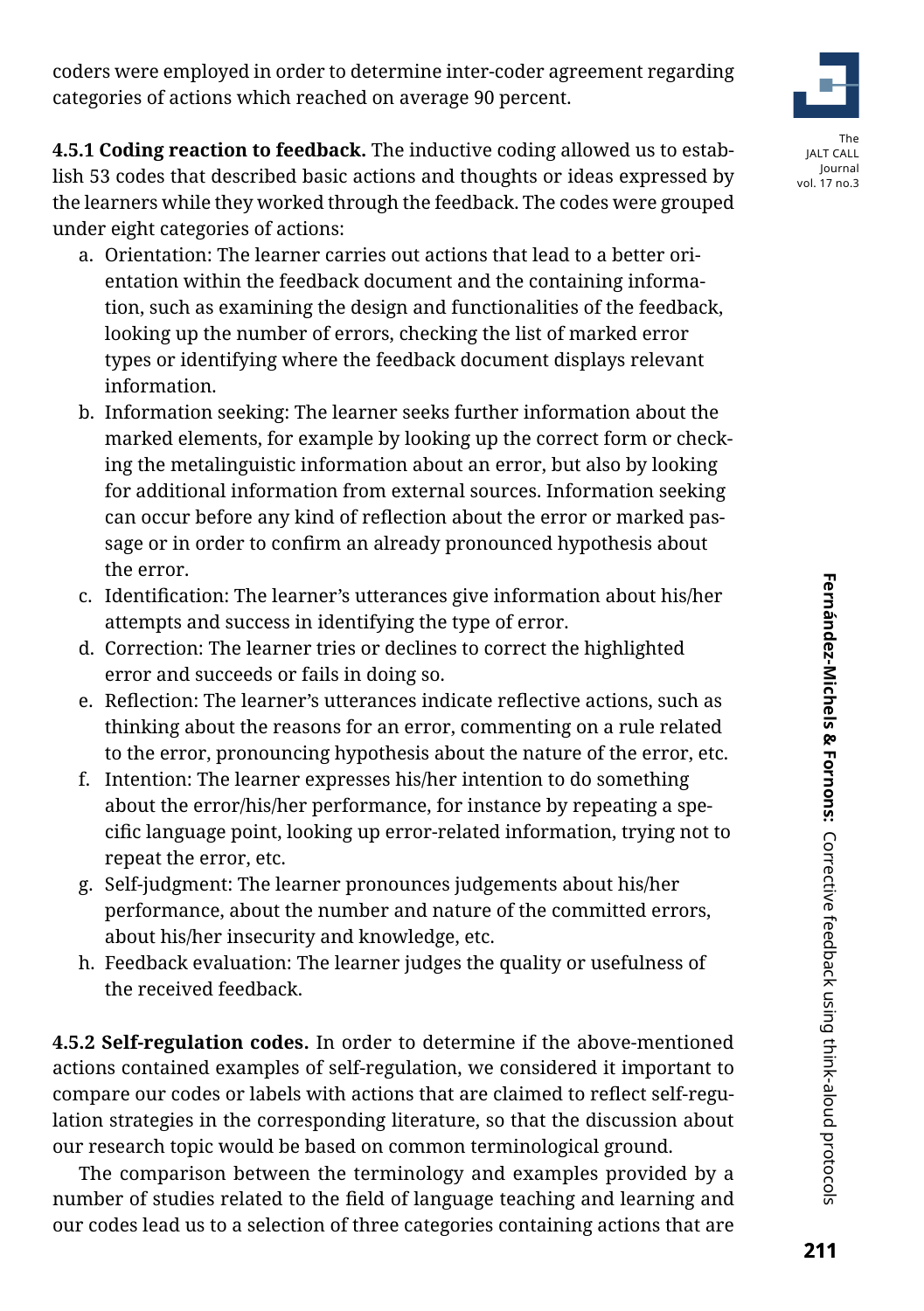

The JALT CALL Journal vol. 17 no.3

|              |                            | <b>Bimmel &amp;</b> | Pintrich.            | Zimmerman        |                     |
|--------------|----------------------------|---------------------|----------------------|------------------|---------------------|
|              | Duncan et al.,             | Ramillon,           | <b>Wolters &amp;</b> | & Moylan,        |                     |
| Code         | 1991                       | 2000*               | <b>Baxter, 2000</b>  | 2009             | <b>Oxford, 2010</b> |
| Category     | Regulating                 | Use help/           | Increase effort      | Self-reaction    | Monitoring          |
| "Intention"  | Help seeking               | resources           |                      | (adaptive/       | Evaluating          |
|              |                            | Ask questions       |                      | defensive)       |                     |
|              |                            | Clarify             |                      | Self-instruction |                     |
|              |                            | intentions          |                      | Task-strategies  |                     |
| Category     | Critical                   | Analyse and         | Attributions         | Causal           | Conceptualizing     |
| "Reflection" | thinking $(?)$ **          | apply rules (?)     |                      | attribution      | (?)                 |
|              | Rehearsal (?)              | Create mental       |                      |                  | Reasoning (?)       |
|              | Elaboration                | relations           |                      |                  |                     |
|              |                            | Use previous        |                      |                  |                     |
|              |                            | knowledge (?)       |                      |                  |                     |
| Category     | Self-appraisal             | Register            | Cognitive            | Self-judgment    | Activating          |
| "Self-       | Self-judgments and express |                     | judgments            | Self-            | supportive          |
| judgment"    |                            | feelings            | Affective            | satisfaction     | emotions            |
|              |                            |                     | reactions            |                  | Generating and      |
|              |                            |                     |                      |                  | maintaining         |
|              |                            |                     |                      |                  | information         |

\* The original study by Bimmel & Ramillon is in German.

**Table 2.** Self-regulation strategies in the literature

\*\* Question marks indicate reservations against equivalence (explained below)

Some concrete examples might serve to illustrate the relations between our codes and the self-regulation strategies provided by the literature:

- a. Intention
- ► Code: "Expresses intention to write down relevant information" similar to "Use help/resources"; "Increase effort"; Self-instruction"
- b. Reflection
- ► Code: "Reflects about cause of error" similar to "Causal attribution"
- ► Code: "Relates with L1 or other languages" similar to "Create mental relations"; "Attributions"; "Causal attributions"
- c. Self-judgment
- ► Code: "Expresses knowledge/security about the error" similar to "Self-appraisal"; Register and express feelings"; "Cognitive judgments"; "Self-satisfaction"; "Activating supportive emotions"

In order to interpret the observed learner behaviour correctly, we have to keep in mind that our TAPs do not show the participants engaged with the initial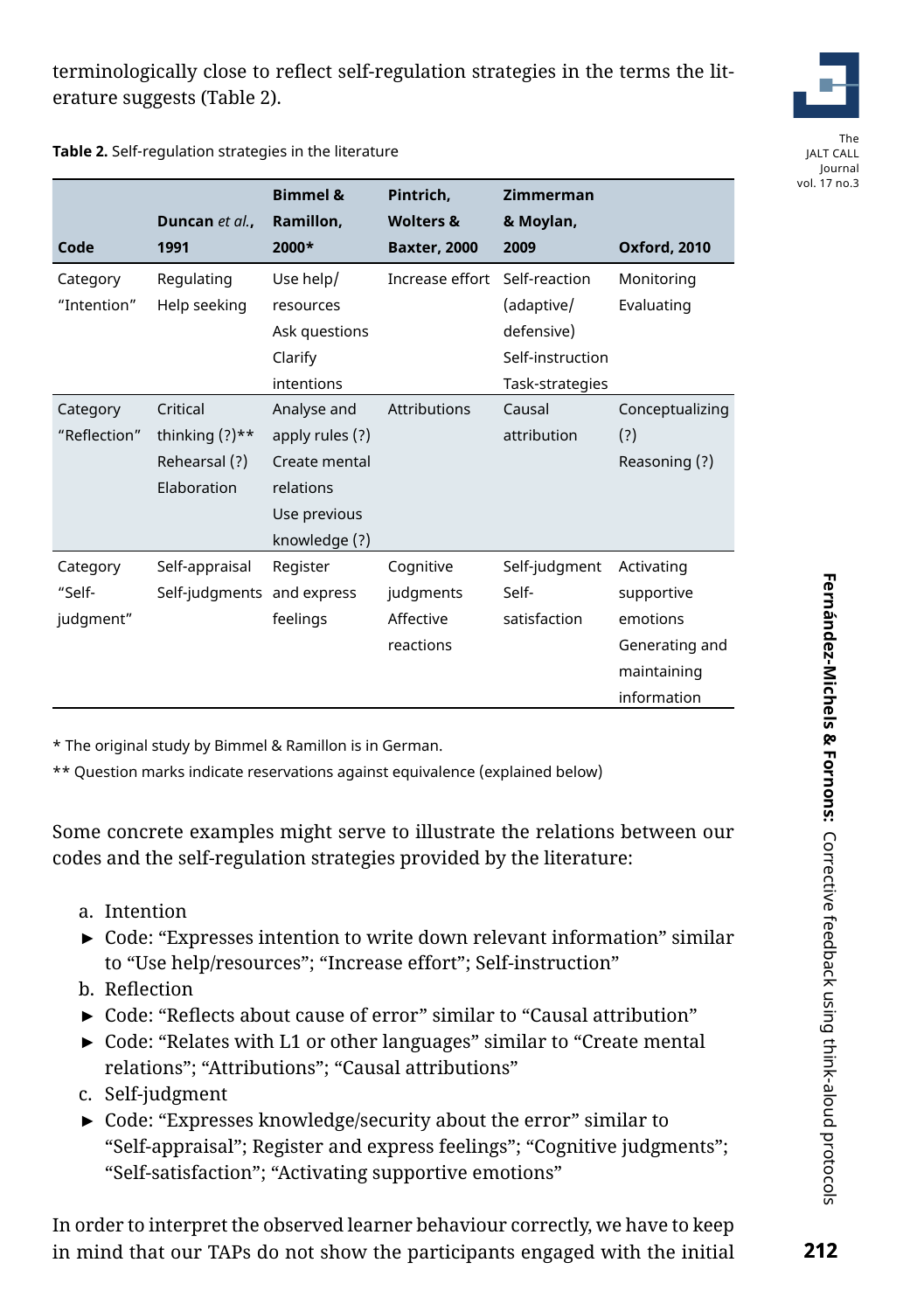writing task but with the feedback revision of that task. Consequently, we had to adapt the identified actions and the different phases in which self-regulation unfolds according to the literature, to our context of feedback revision.

Self-regulating strategies within our research setting could manifest themselves (a) as applied to the task of feedback revision, (b) as a delayed self-reaction and/or retrospective ideas about how the learner could or should have proceeded during the initial writing-task and (c) as prospective ideas about how to improve the learners' performance in future writing-tasks. Only (b) and (c) are relevant within our study as our intention was to establish if the learners' utterances reflected self-regulation strategies related to the writing-task, either retrospectively projected on the previously finished task or prospectively related to subsequent writings.

According to this focus, we did not carry out further analysis of actions that could be interpreted as self-regulation strategies but were clearly related to the revision task and almost entirely found in the category "orientation." Orientation is closely related to task analysis and self-control (Zimmerman & Moylan, 2009) and placed respectively in the planning phase and the execution phase. Concrete examples are identifying the feedback-characteristics, checking the technical elements of the feedback document, seeking orientation about the error types, gaining an overview of the number of errors etc.

### **5. Findings and discussion**

In this section, we are going to offer the results of the thematic analysis based on the material gathered from the TAPs. We will first illustrate the manner in which learners engage with different feedback modalities (direct and indirect) on their written assignments (RQ1). In a second step we are going to determine the extent to which the observed patterns of engagement displayed examples of self-regulation (RQ2).

### *5.1 RQ1. How do online language learners engage with different modalities of written corrective feedback?*

As mentioned above, the engagement with the feedback generated a flow of statements, expressions of thoughts, and hypotheses which can be structured into different categories. Overall, utterances that indicate reflection were the most common (204), followed by information-seeking (181), self-judgment (107), error identification (96), and error correction (90). The feedback triggered relatively lower numbers of utterances related with intention (58), orientation (55) and feedback evaluation (26) as shown in Figure 1. These numbers have to be interpreted carefully as they do not necessarily indicate the importance or weight of one category in comparison with another (Braun & Clarke, 2006). The low occurrence of orientation, for instance, can be explained by the fact that learners invested relatively little time to check feedback functionalities and the overall number of errors almost exclusively at the beginning of their revision, while opportunities to express an intention about how to articulate



vol. 17 no.3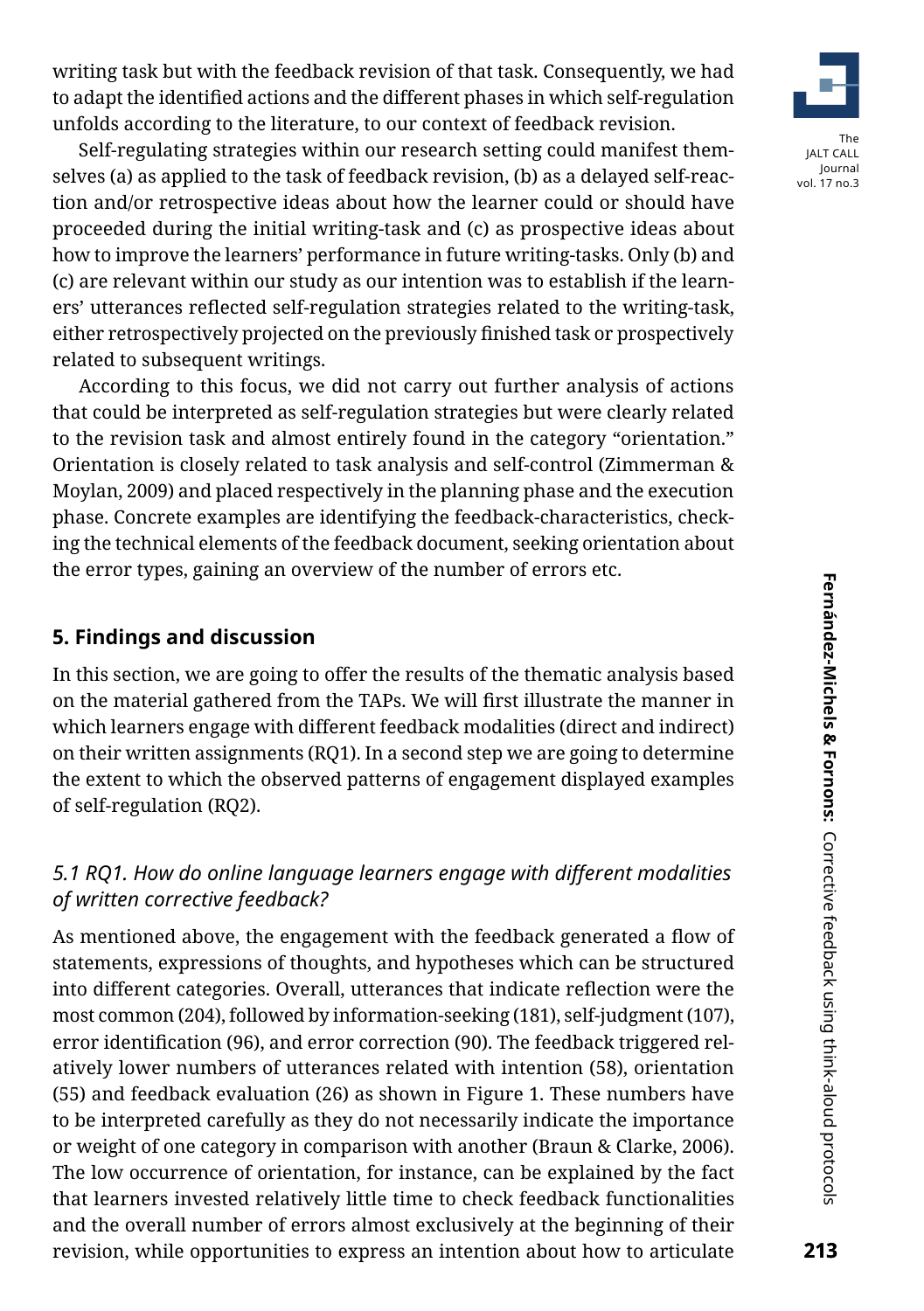further learning were given throughout the whole revision process. Feedback evaluation was not very frequent because it was not a necessary part of the revision process and many learners might have considered it neglectable.



214

The JALT CALL Journal vol. 17 no.3



If we compare the two feedback modalities, we can conclude that unlike one would expect according to the existing literature (Westmacott, 2017; Wigglesworth & Storch, 2012), overall, learners engaged more with direct feedback (N = 444) than with indirect feedback (N = 373). Specifically, we can observe that indirect feedback triggered more instances of orientation, error correction, intention, evaluation and self-judgement, whereas direct feedback generated more information seeking, error identification and reflection. If we focus on the categories which show more discrepancies between the two feedback modalities, we see that error identification and reflection were more common when learners were engaging with direct feedback. On the other hand, the instances of error correction were more common when learners were engaging with indirect feedback. These three categories will be discussed in more detail in the next few paragraphs.

**5.1.1 Error identification.** The biggest difference between direct feedback and indirect feedback lies in error identification which occurred mostly in direct feedback ( $N = 86, 86\%$ ), as shown in Figure 1. This could be due to the fact that learners did not elaborate and express much information about the error type in indirect feedback, most probably because metalinguistic information was already given, whereas direct feedback only indicated the correct form, which, in turn, could motivate learners to give their opinion about the type of error.

The following quotation shows a participant identifying a verb-tense error marked in a direct feedback: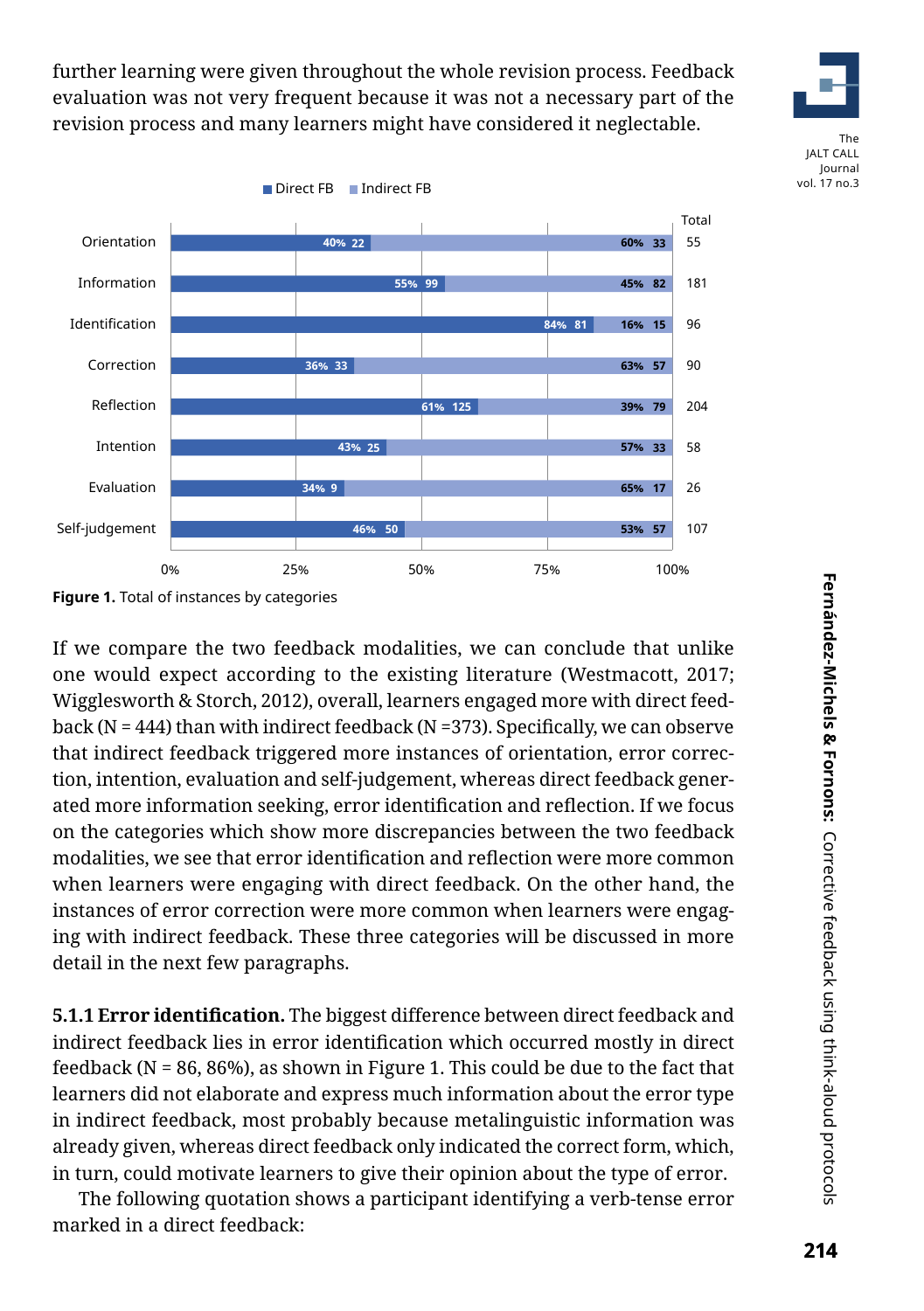*Wie sie gebaut werden, ist ein Rätsel.* Okay, here it is a passive voice. That is, the *werden* ... I'm going to look at the notes. Okay, it would be present tense. And the past tense would be *wurden,* okay. Well, I've used the wrong verb tense. Yes. Really ... okay, yes: it has to be *wurden*.



[*Wie sie gebaut werden, ist ein Rätsel* = How they are built is a mystery] [*werden* = auxiliary verb for passive voice in present tense] [*wurden* = auxiliary verb for passive voice in past tense]

The participant identifies the error type before looking up the correct form provided by the teacher and only checks it after correcting the error by herself.

The few  $(N = 14, 14%)$  utterances reflecting error identification in the context of indirect feedback (see Figure 2), were mainly unsuccessful re-interpretations of the already given error-code in the feedback-document which could be related to difficulties in understanding the codes. Comprehension problems might be due to the relatively higher level of abstraction and complexity of error codes and metalinguistic information provided in indirect feedback in contrast with simpler corrections given in direct feedback.



**Figure 2.** Percentage of successful and unsuccessful error identification by feedback modality

Metalinguistic information can be perceived as denser and more elaborate than an error correction, which might have hindered a thorough understanding of the provided information and lead to problems identifying the error. Our interpretation of the data in this specific case is very much in line with Mahfoodh (2017) and with Hattie and Timperley (2007) who claim that the effectiveness of task-related feedback is inversely proportional to its complexity (p. 92). In a study about the efficacy of various kinds of error feedback, Chandler (2013) observes that learners that had received "descriptions" of their errors were more likely to be discouraged by the feedback than the ones that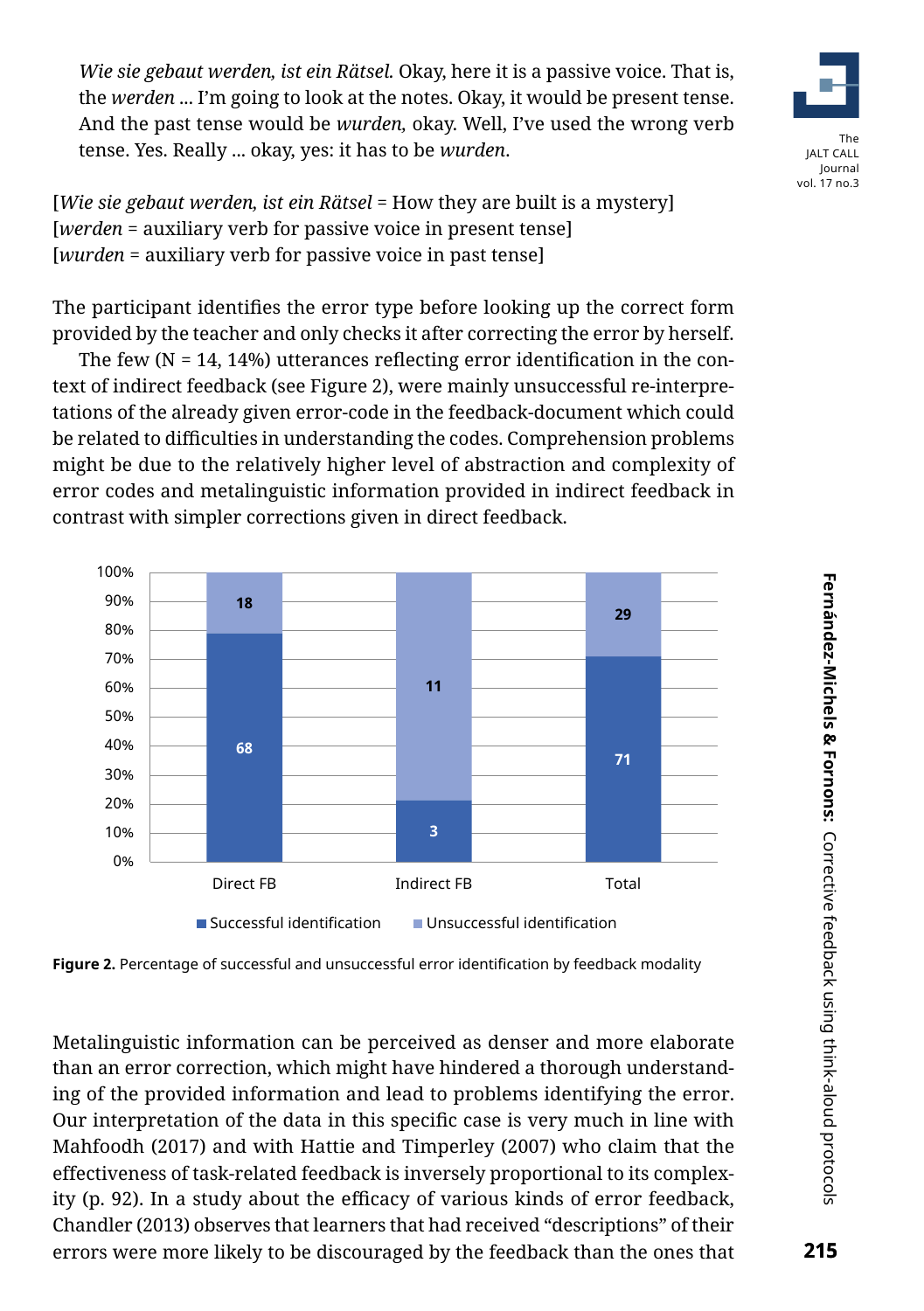received feedback with underlined errors or feedback with corrections. The author also reports that learners needed substantially more correction time in the case of feedback with descriptions in comparison to feedback with corrections, feedback with underlined errors and feedback with underlined errors and descriptions. Both observations seem to indicate that descriptions or metalinguistic error-information can be an added difficulty, rather than an aid.

Zheng and Yu (2018) add another important perspective to effective interaction and uptake in the case of indirect, metalinguistic feedback. The authors claim that the learners' possibility to effectively benefit from metalinguistic information directly depends on their language competence. Similar interpretations can also be seen in Ferris (1995), Ferris and Roberts (2001) or Shintani and Ellis, (2013). According to Zheng and Yu (2018), a low language proficiency could also be the cause for taking a rather superficial attitude towards feedback-revision and problem solving which results in unresolved confusion and a low level of understanding of the feedback. However, our data do not indicate more unsuccessful attempts of error identification within the students belonging to level A2.2 in comparison to the B1.1-students.

Figure 3 shows a feedback-document created with the annotation-tool MARKIN.





The participant that is currently checking the error "Deklinationsfehler am Nomen" (error of declension in the noun) in this document comes to a wrong conclusion about the error despite (or maybe because of) the comprehensiveness and relative complexity of the metalinguistic information related with it. The noun "Geräte" (plural of "Gerät" = "device" is in dative which makes it necessary to add a final -*n,* as explained in the box at the right. The participant, however, comes to a different conclusion (German expressions remain untranslated):

The next error is *Geräte*. Ok this is an example from what I see. Of course, it would have to be plural, therefore *Geräten,* I suppose this is the plural with an *-n* because the other form is singular. This is what I understand here.

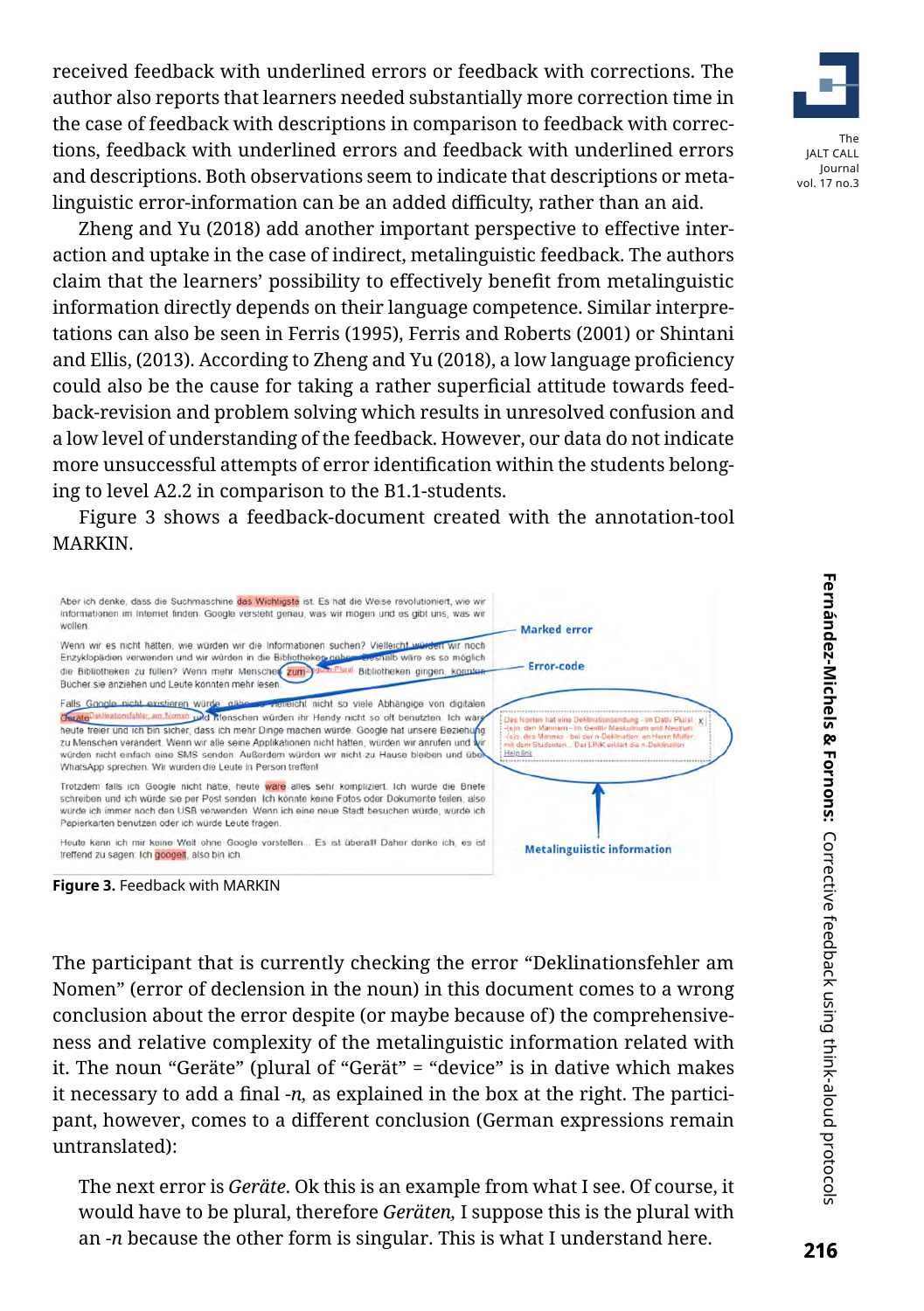**5.1.2 Reflection.** Examples of reflection, which can be seen as representations of a deeper engagement with the error and the provided feedback information, were clearly more present in the revisions of direct feedback. Direct feedback generated more thoughts about the cause of the error, more contextual thinking by relating the error with the L1 or other languages or even with other, similar errors in the same composition, it leads to more reflection about the learners' assumptions or intentions when they committed the errors and it triggered more rule-formulation (see Figure 4 below). This result stands in clear contrast against research claiming that indirect feedback, rather than direct feedback, promotes reflection, noticing and attention which are crucial for long-term acquisition (Ferris & Roberts, 2001; Lalande, 1982; Westmacott, 2017).



**Figure 4.** Examples of reflection by feedback modality

The only exception in this pattern was the formulation of a hypothesis of correction. Hypotheses of correction were utterances that rehearsed a possible error correction in the form of a guess or a question. These utterances were normally followed by a confirmation of the hypothesis by checking either the correct form in case of direct feedback or the metalinguistic information provided in the context of indirect feedback. In our view, it is not surprising that direct feedback generated fewer examples of hypotheses of correction than indirect feedback because the learners could just look up the correct form provided by the teacher. Nonetheless over  $41\%$  (N = 14) of the observed examples of correction hypotheses occurred in direct feedback, showing that learners made the effort of reflecting about the marked error before checking the correct form, making the exercise or reviewing direct feedback actually resemble indirect feedback.

Again, the apparent disadvantage of indirect feedback might be due to the complexity of the information provided that could have overwhelmed learners. The feedback document created with the annotation software MARKIN offers

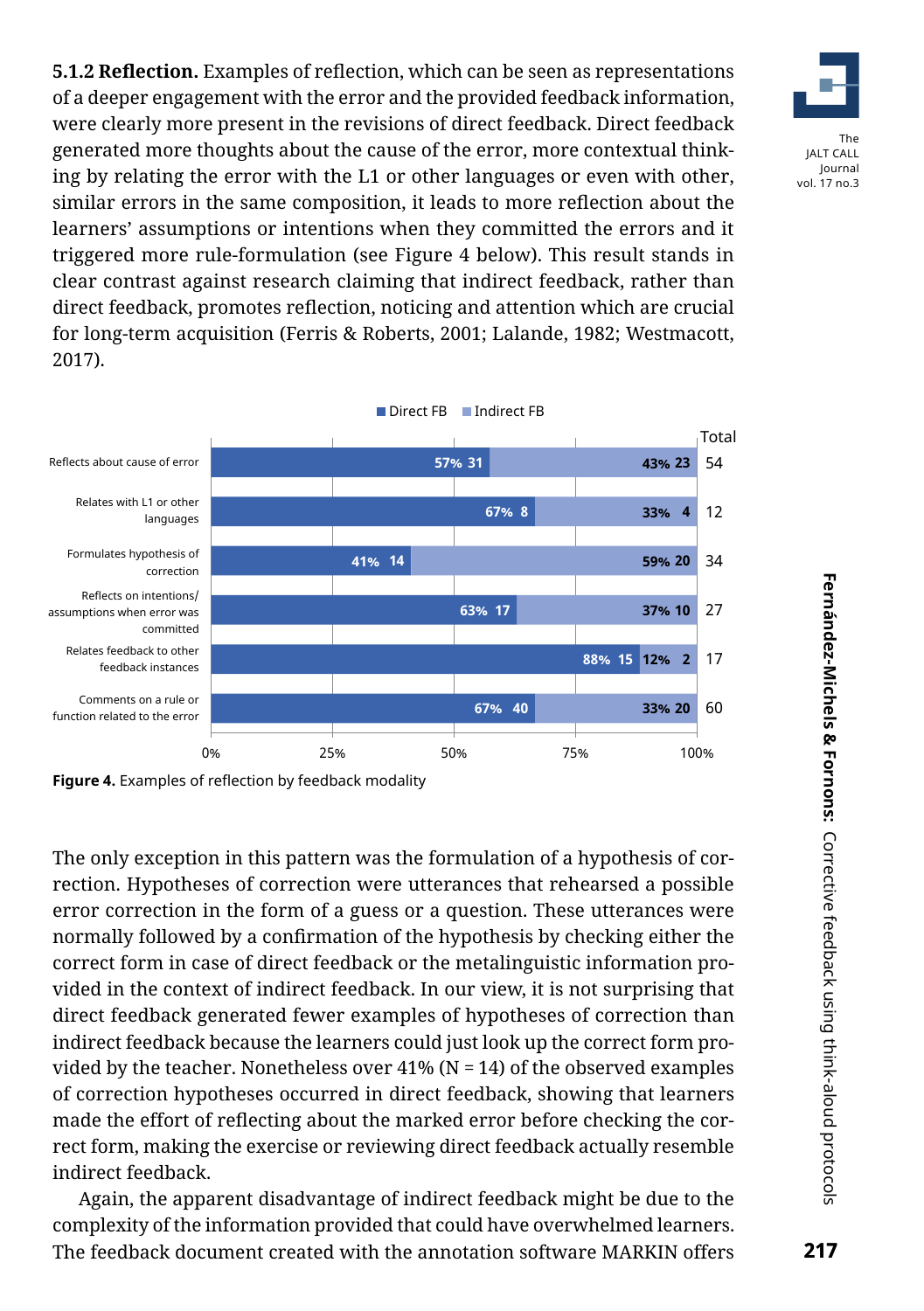information in three levels: (a) the coloured marking of the error, (b) the errorcode and (b) additional metalinguistic information about the error (see Figure 3). In comparison, direct feedback looks simpler, offering only the highlighted errors in the text with attached footnotes that show the correct form.



**5.1.3 Correction.** The correction category included four different actions as shown in Figure 5. Straightforward error correction means that learners attempt self-corrections based on the information given in the feedback. In the case of direct feedback, the error correction (19%) was done before checking the correct form provided by the teacher. The learners saw the error highlighted, attempted the correction and confirmed their correction afterwards by checking the teacher-provided correct form, again another example of the learners making the exercise of guessing the type of error committed which approximates to the rationale behind providing indirect feedback.



**Figure 5.** Corrective actions by feedback modality

In the case of indirect feedback, learners could directly see the error code next to the highlighted error, which is already a plus of information that can guide the subsequent correction of the error. In many cases, learners also checked the additional metalinguistic information that pops-up by clicking on the annotation with the error code. The absence of the correct form in the feedback document seems to have driven learners in many more cases ( $N = 38$ ) to carry out the error correction by themselves with the help of the information provided.

The following quotation shows a participant carrying out a successful correction based on the error-code "declension" where she had used a dativeending for a subject (German expressions remain untranslated):

[...] *steht meinem Vater Xisco,* … let's see … *meinem.* Declension! Obvious! Here it might be that the thing would be ... Okay here *Vater* is the subject. He is. So, if he is the subject it would be *ein Vater* because he is nominative. I guess, yes, yes *mein Vater.* Nominative masculine.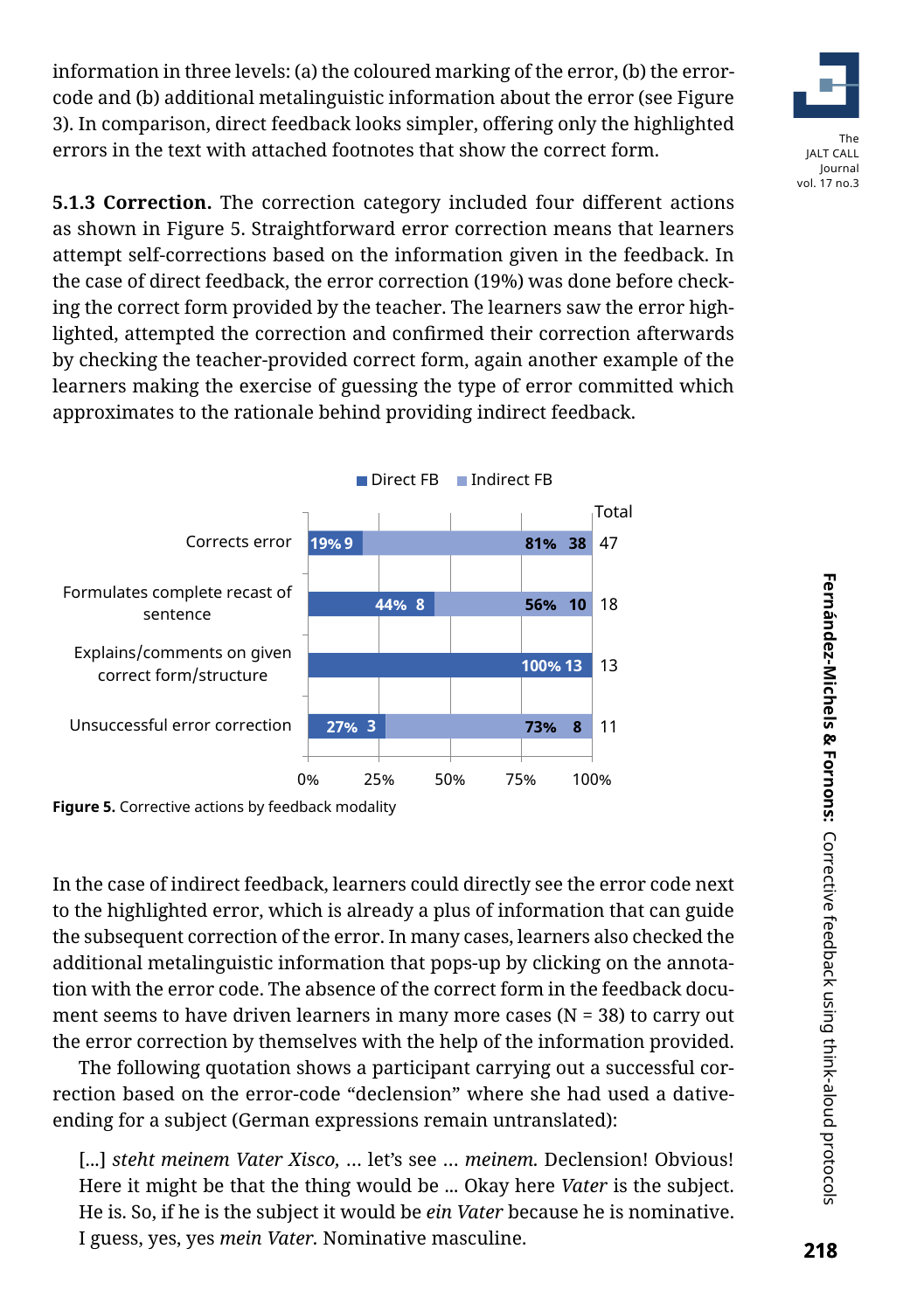Giving explanations or comments on a corrected form or structure does not apply to indirect feedback as this modality did not provide explicit error corrections. It was included in the correction category because it showed learners' intention to somehow participate in the error correction process carried out by the teacher by adding additional information to the correct form, expressing understanding and agreement. Such comments or explanations often came in combination with reflections about a rule and/or about the cause of an error.

# *5.2 RQ2. To what extent learners express self-regulation aimed at improving their performance when engaging with the feedback?*

As mentioned earlier in the coding process, we identified three categories of self-regulatory strategies in expressions of intentions, reflections and selfjudgement which largely correspond to existing categories as detailed in the method's section. Overall, and as shown in Figure 1 at the beginning of section 5.1, expressions about reflections ( $N = 204$ ) were twice as common as selfjudgement expressions ( $N = 107$ ), which in turn also doubled the amount of intentions (N = 58).

Comparing direct and indirect feedback, we could observe more examples of reflection in direct feedback than in indirect feedback (61% vs. 39%), more examples of intention in indirect feedback than in direct feedback (57% vs. 43%) and an almost equal distribution in the case of self-judgment with a slight tilt towards indirect feedback (53% vs. 46% approximately).

Expressions of self-judgement typically occur (a) when learners check the general quality of their performance by looking at the total numbers of errors or (b) when learners consider a specific error or the repeated occurrence of identical or similar errors especially unacceptable. Both actions do not seem to be significantly modulated by the feedback-modality.

**5.2.1 Expressions of intentions as self-reaction.** The 58 expressions of intention we identified could be seen in the context of self-control, self-instruction, help-seeking and self-observation, which are self-regulated learning strategies that appear in Zimmerman and Moylan's model (2009) in the performancephase. The mentioned strategies are applied by the learner during the performance-phase with the aim of evaluating the adequacy of his/her work and eventually carry out necessary adjustments. Panadero and Alonso-Tapia (2014) see similarities between the self-control during the performance phase and a final self-evaluation.

The intentions expressed by the participants of our study occur within the task of feedback-revision and are therefore situated after the writing-task the feedback was given on, but also before the subsequent writing-task. They reflect what the learners see as necessary adjustments (and ways to enable themselves to carry them out) in view of the subsequent task.

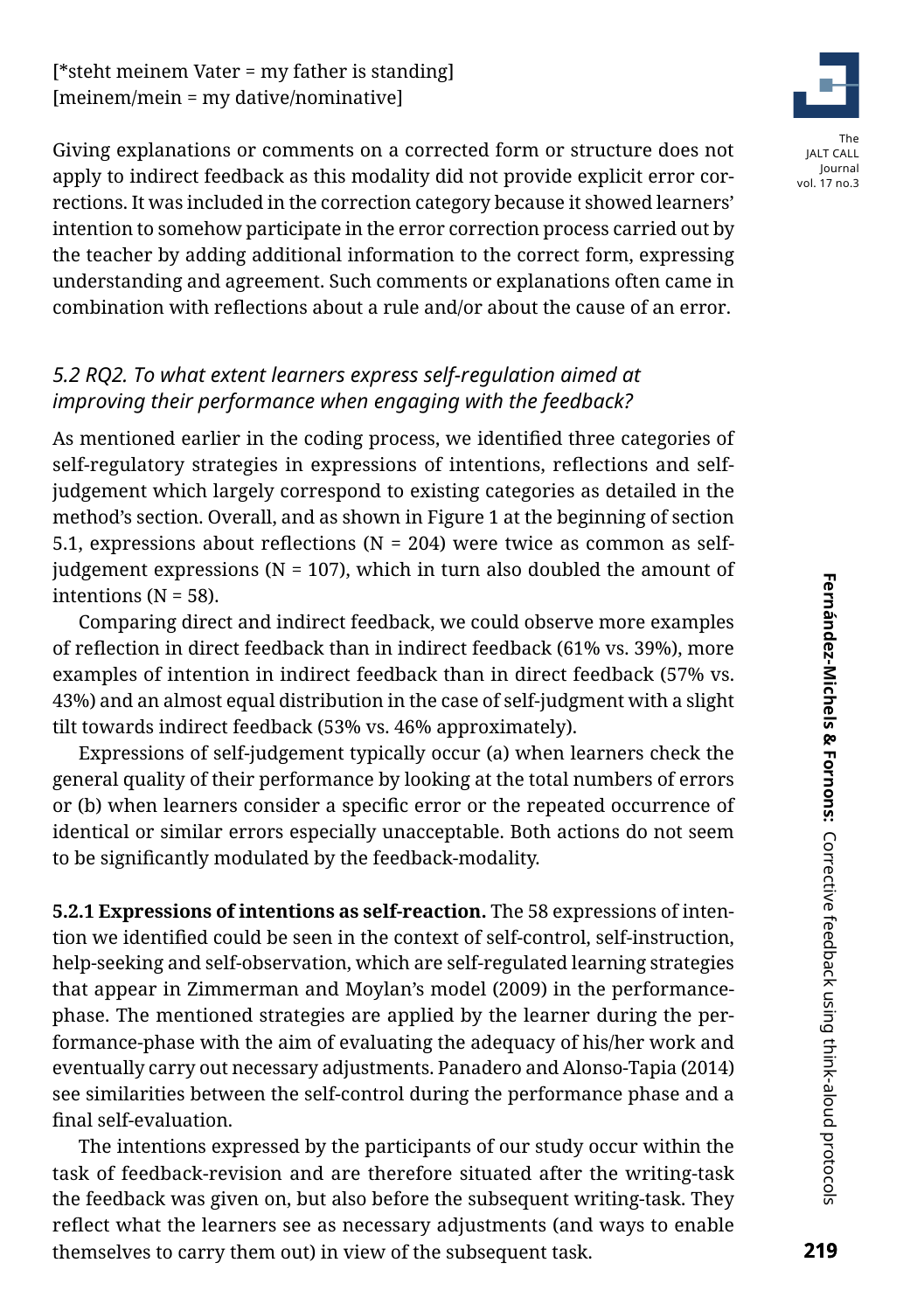At the same time, they have clear similarities to what Zimmerman and Moylan (2009) define as self-reaction – an affective and cognitive reaction to what the learner identified as success or failure in his/her performance. Selfreaction triggers the process of adaptive or defensive inferences. Adaptive inferences are the ones that seek an effective modification of the so far applied strategies in order to improve the overall result of the performance and reach the stated goals. All examples of intentions (except one) identified in our study can be seen as adaptive inferences.





**Figure 6.** Instances of expressions of intentions

However, and as seen in Figure 6, the learners' expressions regarding possible future actions (intentions) in order to improve their performance were generally very vague. The highest scores could be found in the intention to pay more attention to the identified problem ( $N = 16, 27.6%$ ) and the need to revise the topic related to the marked error ( $N = 11, 19\%$ ). Another five instances expressed the intention of not repeating the errors, another unspecific plan, therefore the feedback-revision seemingly did not trigger a considerable amount of concrete ideas about how to organise further learning in order to close the gap between the intended and the real level of performance.

A dissonant element within the category of intentions is help-seeking (N = 8, 13.8%). As mentioned above, help-seeking is generally considered a self-regulation strategy carried out in the performance-phase (Zimmerman & Moylan, 2009) where asking for help becomes a relevant strategy when the learner reaches a point where he/she does not know how to go on with the task (Panadero & Alonso-Tapia, 2014). The examples in our study are different in the sense that the help is neither needed for the execution of the writing-task, nor can it be seen as a prospective element for subsequent tasks. It merely looks for a better understanding of the feedback information. Our learners' helpseeking is clearly related to the feedback-revision as a task, which might also explain the difference in the number of instances in the two modalities. While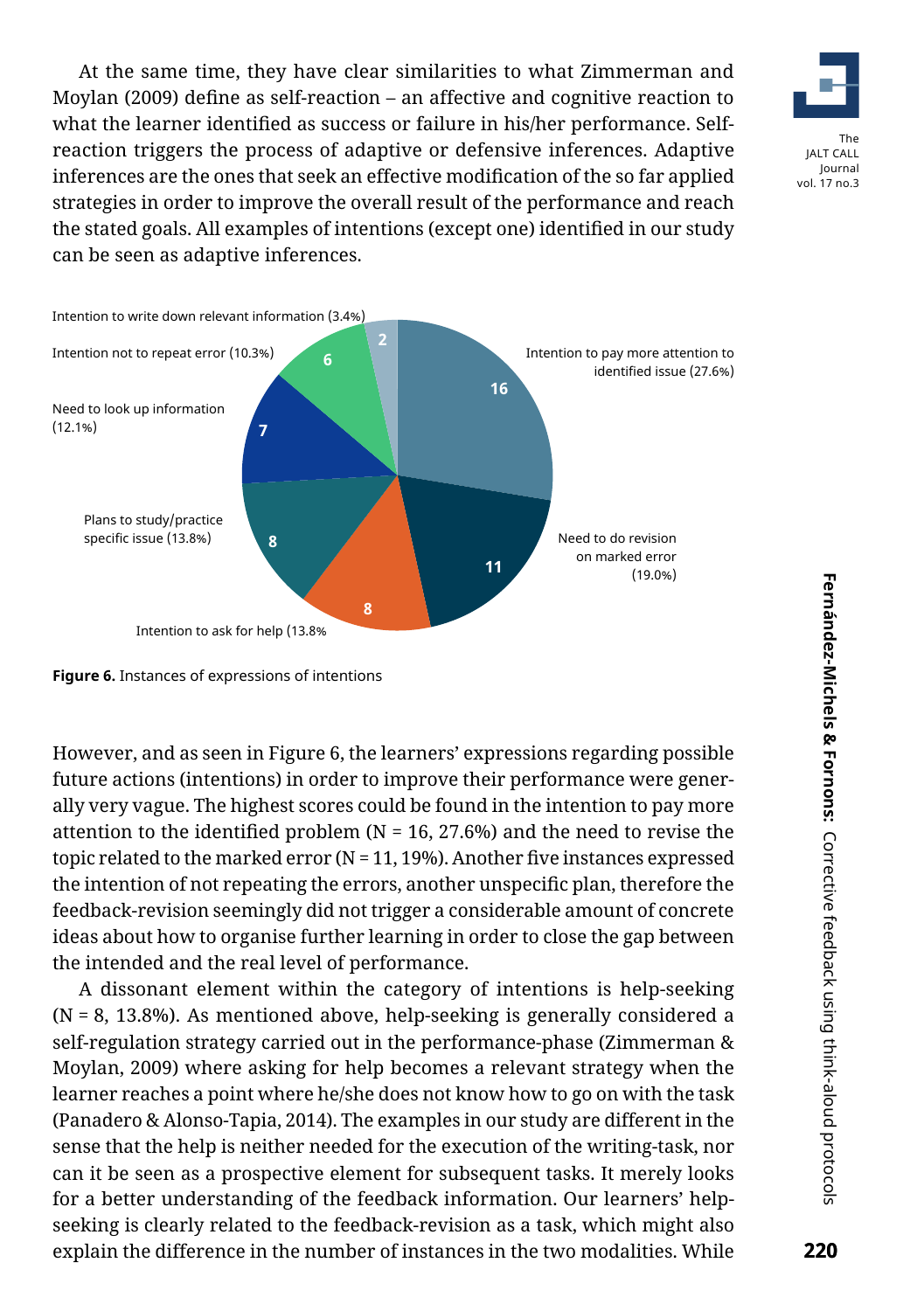virtually non-existent in direct feedback, help-seeking intentions indicate that indirect feedback seems to have left the learners with more doubts about the errors and the feedback information itself.

The following quotation is an example for help-seeking in the case of a lexical error:

Why? Okay, *word-choice.* Well…, I don't know. I don't know what other verb it could be. I thought this was the correct one ... let's see if ... if I remember, I'll ask the teacher what verb it could be. Because I suppose that here, I only have this correction, that is, the feedback, this feedback does not tell me the correct option. It only points out my mistakes but not the correct option, so I will try if I remember to ask my teacher what it would be.

**5.2.2 Reflections.** Out of a total number of 204 reflections, learners commented on a rule or function to the related error ( $N = 60$ , 29%) as shown in Figure 7. This kind of reflection seems to be terminologically close to critical thinking (Duncan *et al.*, 1991), the application of rules and use of prior knowledge (Bimmel & Rampillon, 2000), conceptualising and reasoning in Oxford (2010) or to elaboration (Weinstein, Acee & Jung, 2011), where learners create connections between the new information and prior knowledge.

In the following quotation the participant activates his/her knowledge about the declension of articles after prepositions (German expressions remain untranslated):

Okay: *Meine Cousine Júlia steht neben die Pflanze und sie hat ihrem Katze Nami in den Armen halten.* Oh sure, *neben* is a preposition so this should be dative. Pflanze is feminine, come on, feminine… *neben die Pflanze* but we have this, so the dative would be *-r, der Pflanze.*

[\**Meine Cousine Júlia steht neben die Pflanze und sie hat ihrem Katze Nami in den Armen halten* = My cousin Julia is standing next to the plant and she is holding her cat Nami in her arms]

[*neben* = next to] [*Pflanze* = plant] [\**neben die Pflanze* = next to the plant]



vol. 17 no.3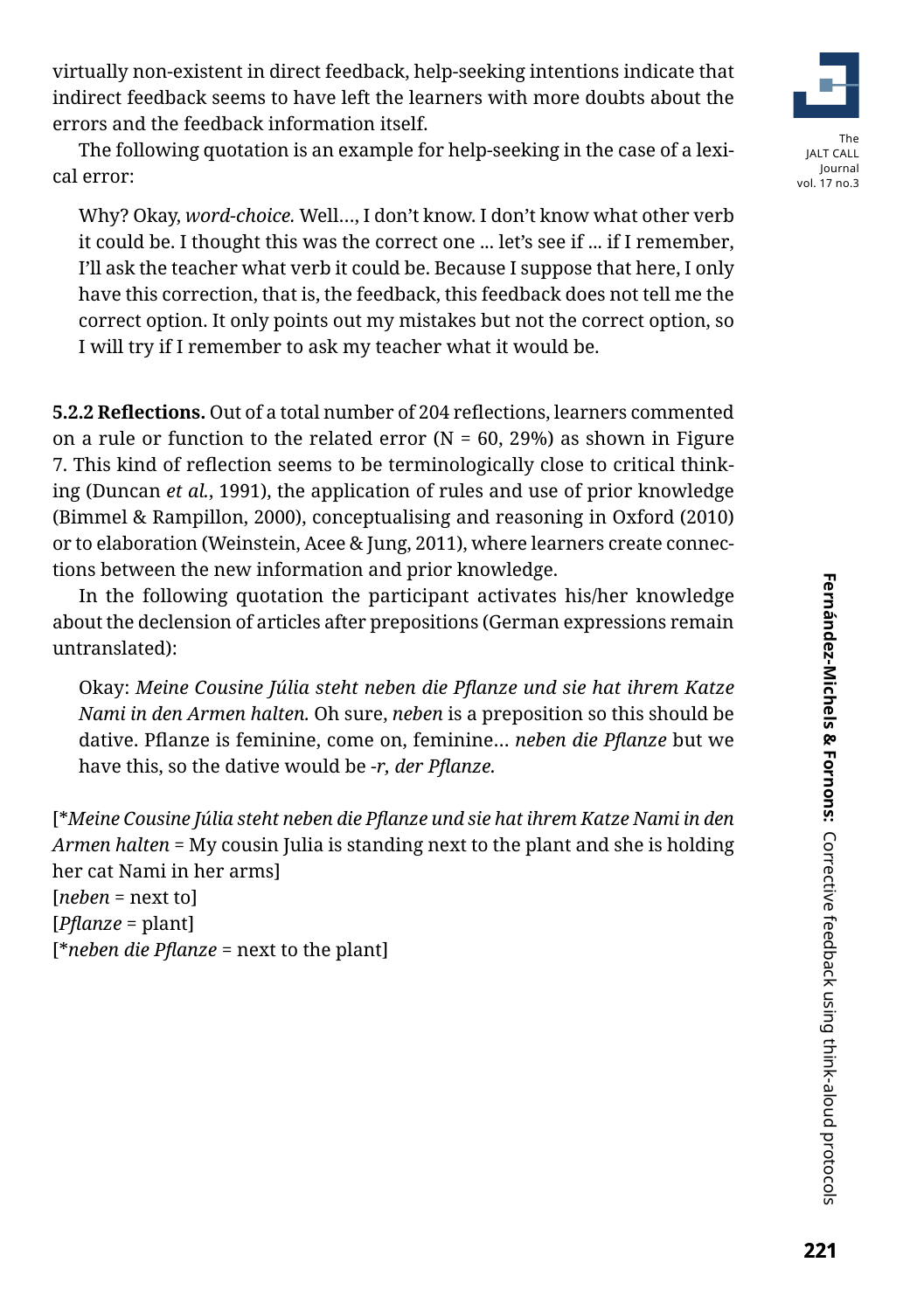



JALT CALL Journal vol. 17 no.3

```
Figure 7. Instances of reflection
```
However, we should make a distinction between the observed learner behaviour and the self-regulation strategies as presented in the cited literature because the examples we identified do not seem to represent those higher order mental processes of critical thinking and rule application that occur during task engagement, but rather have the character of recalling or indicating a rule that should have been applied during the initial task. As such, they resemble Zimmerman & Moylan's (2009) self-instruction, representing a kind of self-directed orders that accompany the process of understanding and correcting the error.

In the following quotation, the participant displays a whole process of error understanding that implies the comparison with his/her L1, an elaboration on the teacher-provided correct form and the formulation of a rule regarding the verb-position in German main clauses.

The fifth mistake, this is where it is. And I see that there are 2 errors in the use of the comma after *heute,* well it is that in Spanish, for example it would be *Hoy, este coliseo es una visita obligada ...* well, *es una visita obligada en una visita turística,* well, for me in Spanish it would be a comma but, well, it seems not, that it is not correct. And then the use of the *ist,* the verb always in second position. The fifth error would be *heute,* after *heute,* without a comma, and then the *ist,* occupying the second position of the phrase.

### [*heute* = today]

[*Hoy, este coliseo es una visita obligada en una visita turística* = Today this colosseum is a must see on a sightseeing tour] [*ist* = is]

In our study, learners formulate language rules related to an error during feedback-revision after the completion of the writing task. We interpret this behaviour as a mental repetition of the initial engagement in the writing-task, a retrospective application of a strategy based on verbalisation that nonetheless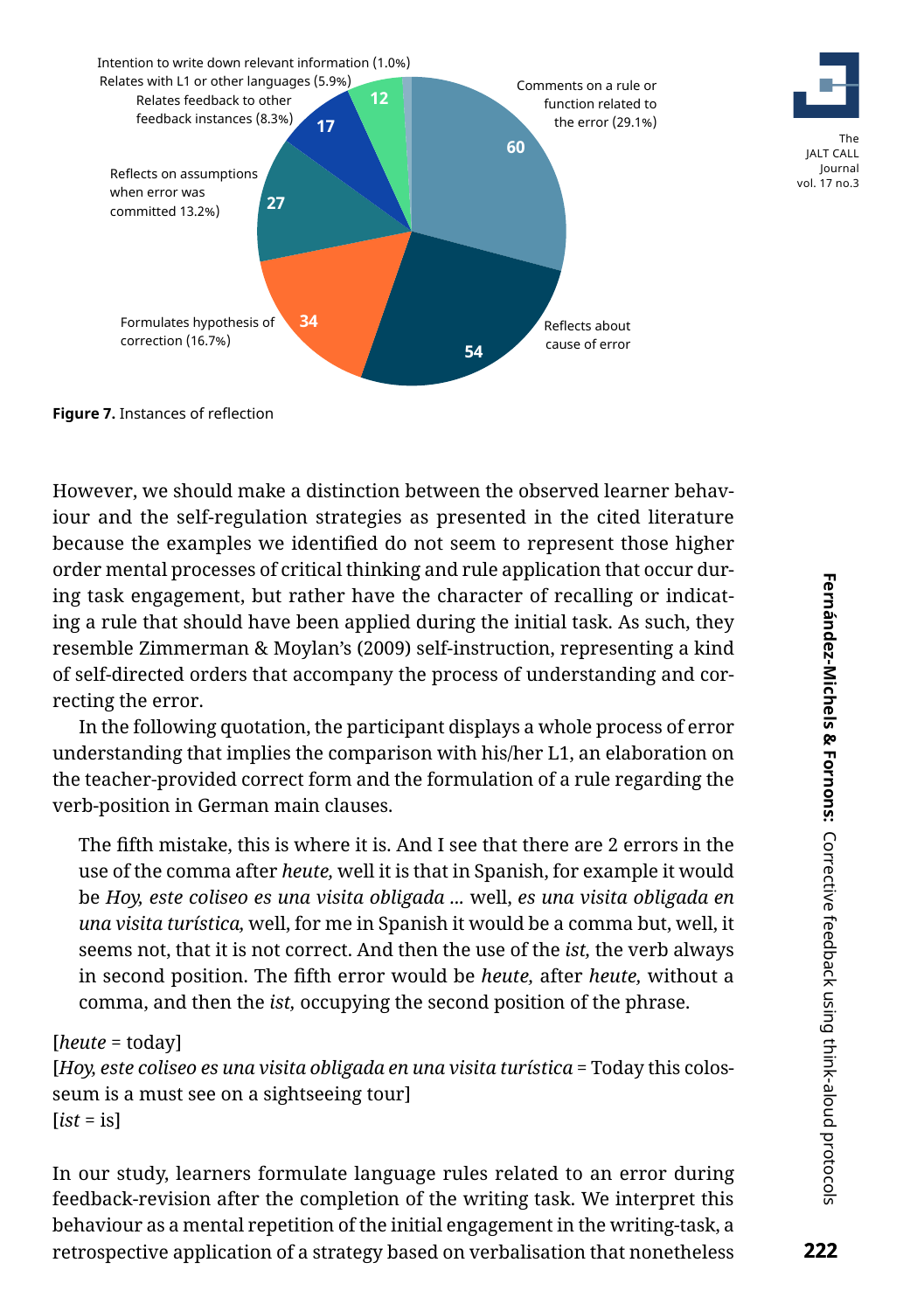could have similar benefits in terms of learning and self-regulation as Schunk (1986) suggests.

The reflections about the cause of the error  $(N = 54)$  and the learner's intentions or assumptions when the error was committed  $(N = 27)$  represent almost 40% of the total amount of actions in the category "reflection" and can be interpreted as examples of causal attribution (Zimmerman & Moylan, 2009). With causal attributions, the learner formulates a reason as to why the error occurred (Panadero & Alsono-Tapia, 2014). As such, these explanations aim at linking the responsibility of the error to different factors, such as preconceptions about the target language, previous knowledge or proficiency level. Causal attributions activate emotions and have a direct influence on the motivation to carry out future tasks (Mahfoodh, 2017).

In the following quotation, the consciousness of the difficulty to deal with lexical issues very clearly leads to a certain amount of frustration that, nonetheless, does not seem to make the participant renounce to continue with his/ her efforts to learn and improve (German expressions remain untranslated):

Okay, *dieses Ereignis hat seine Aufmerksamkeit gemacht.* Okay, here I wanted to put that ... that, well, that this caught his attention. So, okay, the word, well, is not correct ... Here, I suppose that what ..., that is, ... I put *gemacht* because I looked for the expression *attract attention* and well, I must have got *machen*, from *machen, gemacht* and… But this happens to me a lot, that, like… well, I lack vocabulary, because it depends on where you are looking for it, as German is a very precise language, of course, sometimes the word you choose is not correct. Here I do not know how I could say this *to attract attention* without the *machen.* Uh ... I'll look it up, I'll look it up.

[\**Dieses Ereignis hat seine Aufmerksamkeit gemacht* = This event caught his attention]

[*machen, gemacht* = make, made]

The formulation of a hypothesis of an error correction ( $N = 34$ ), apart from showing active cognitive engagement with the given information, appears to be a use of previous knowledge (Bimmel & Rampillon, 2000) and as such a selfregulation strategy. In our case, this happens during feedback-revision after the completion of the original task making it problematic to give these examples the same attributions as to the use of previous knowledge in the planning phase or during the execution of the task, where it aims at an accurate performance. Similar to the above-mentioned examples of rule-application, it could be seen as a retrospective application of a strategy.

The relation of the identified error with the L1 or other languages ( $N = 12$ ) or with other errors highlighted in the feedback ( $N = 17$ ) seem to be in line with what Bimmel and Rampillon (2000) call "create mental relations" and with the concept "elaboration" in Duncan *et al.* (1991). The learners create internal connections between errors, as well as analogies between comparable structures in different languages. They use compare-and-contrast-strategies and integrate and connect the information given in the feedback with prior

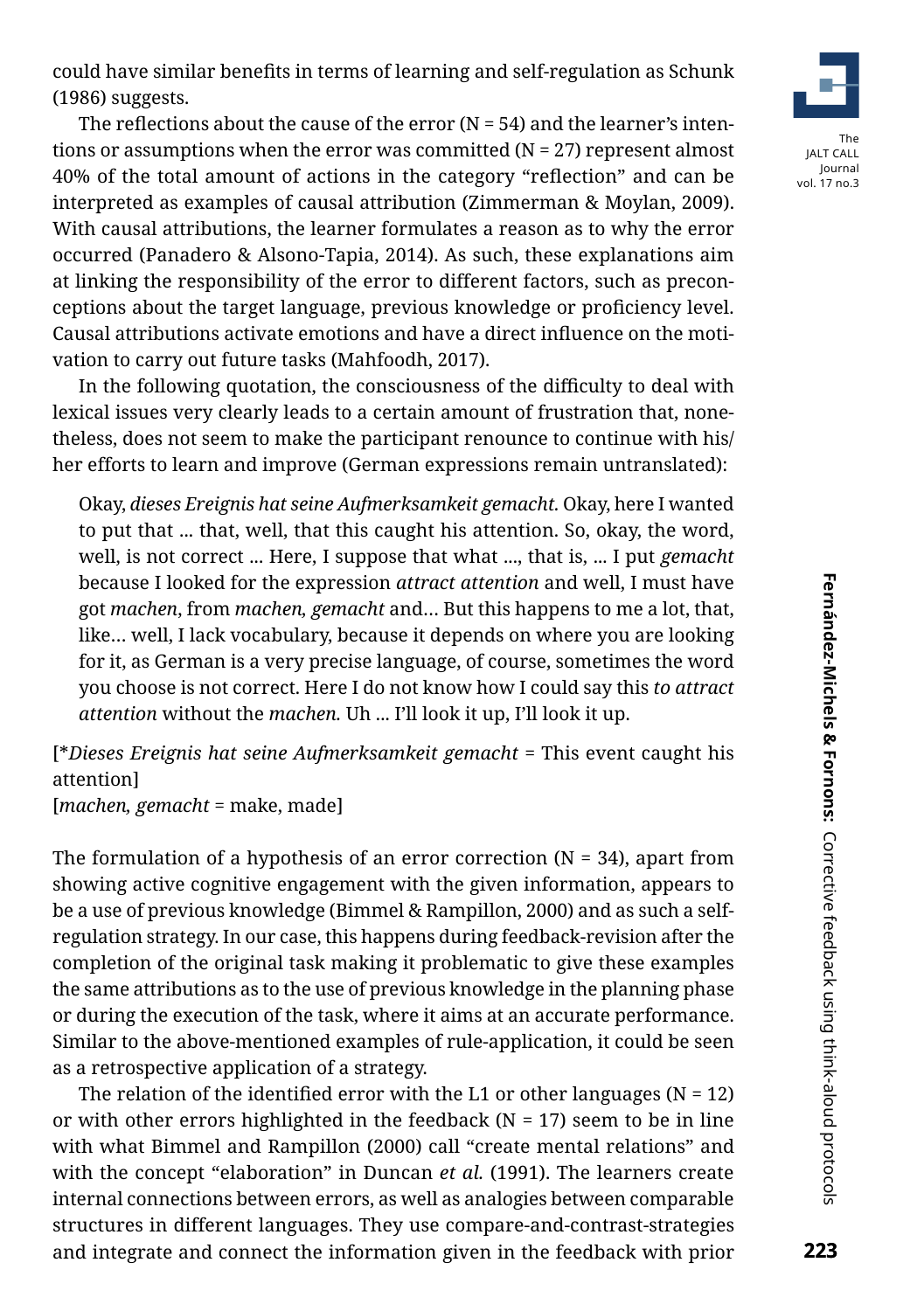knowledge. Elaboration requires active cognitive processing (Weinstein *et al.*, 2011). Expressed relations between different errors and, even more so, between comparable phenomena in different languages could be seen as a self-regulation strategy triggered by feedback.

However, we formulate this last claim with caution because the observed examples are lacking an element of intent. The learners did not seem to deliberately apply the strategy of elaboration with the aim of reaching a higher level of control over the errors so that subsequent writing tasks could be better performed. Instead, in the case of comparison with other feedback-instances, the predominant point seems to be detecting repeated examples of the same type of error, while the instances of comparisons with the L1 or other languages in almost all cases (10 out of 12) appear as part of reflections about the cause of the error or about L1-influence.

**5.2.3 Self-judgment.** Self-judgment as a self-regulation strategy is expected to emerge in the self-reflection phase according to Zimmerman and Moylan (2009). Self-judgment refers to the way learners judge the quality of their performance modulated by the level of perfection the learners intended to achieve (Panadero & Alonso-Tapia, 2014).

In our case, out of the 104 cases of self-judgement seen in Figure 8, the learners did not use the achievement criteria given in each assignment as a reference to measure their performance, but usually expressed satisfaction or dissatisfaction with the number of errors, the repetition of errors, the level of understanding of the error or the failure to avoid an error in a field that should already be assimilated. This can be seen as in line with what Winne (2011) describes as the learners' own level of requirement, an element that also modulates judgment.



**Figure 8.** Instances of self-judgement

Feedback based on error-correction or error identification has a predominantly negative look (see Figure 1) and feel as it concentrates solely on the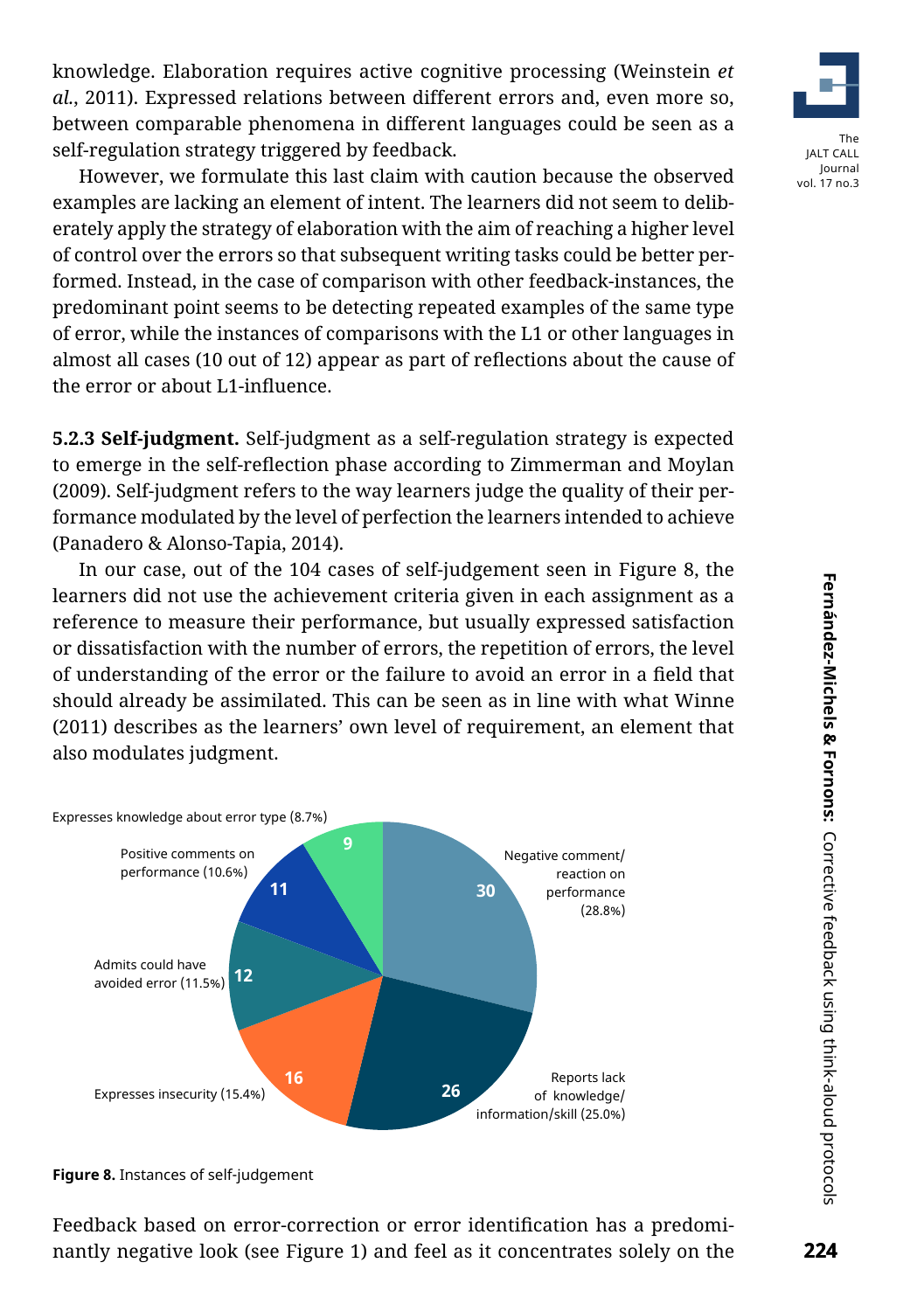discrepancies between the employed forms, vocabulary and expressions and the use of the language that is commonly accepted as adequate or correct. Positive comments on the correct use of forms and expressions are possible but happen very seldomly. And although corrective feedback is considered as potentially powerful and as a "pedestal on which the processing and selfregulation is effectively built" (Hattie & Timperley 2007, p. 91), in our study it seems to have generated more examples of negative self-judgement ( $N = 87$ ), corresponding to the first four types of expressions shown in Figure 8, than positive ones (N = 20, 19%), corresponding to the last two types.

### **6. Conclusions**

In this article we examined the manner in which learners engage with different feedback modalities and were able to find several differences. While direct feedback generates mostly information seeking, error identification and reflection, indirect feedback prompts more orientation, error correction, intention, evaluation and self-judgement. This runs counter to the existing arguments which favour indirect feedback over direct feedback (Ferris & Roberts, 2001; Lalande,1982) regarding its capabilities to generate reflection which can lead to more accuracy. Bitchener and Ferris (2012), however, indicate that other authors claim that direct feedback may help learners understand the feedback better and avoid the confusion that indirect feedback can cause which seems to be the case in the current study.

In addition, and regarding the self-regulation observed when learners engage with the two types of feedback, our findings point to the fact that selfregulation manifests itself in expressions of reflection to a large extent, selfjudgement to a certain extent and less frequently with intentions. The two feedback types produced similar patterns of behaviour regarding intentions and self-judgement which were slightly more common during indirect feedback as it could be expected due to the nature of indirect feedback itself which prompts this type of behaviour. However, and contrary to the expectations, reflections about the error type were more common during the learners engagement with direct feedback, although we found that rather than critical thinking and rule application they constituted a recall of their initial engagement in the writingtask, a retrospective application of a self-regulation strategy, similar to the selfinstruction category proposed by Zimmerman and Moylan (2009).

In sum, the current study allowed us to observe instances of learners engaging with feedback, allowing them to reformulate their initial writings in order to improve their texts (Ellis, 2009; Hattie and Timperley, 2007). Therefore, it also provides evidence of the way in which learners express their intentions to conduct actions that are directed towards an improvement in performance, something considered as a fundamental aspect of feedback (Ellis, 2009; Fernández-Toro & Hurd, 2014; Furnborough & Truman, 2009). Finally, several of the observed patterns of behaviour constitute examples of internal feedback, a pre-condition for self-regulation (Butler & Winne, 1995).

This paper has also applied existing self-regulation categories to a new

225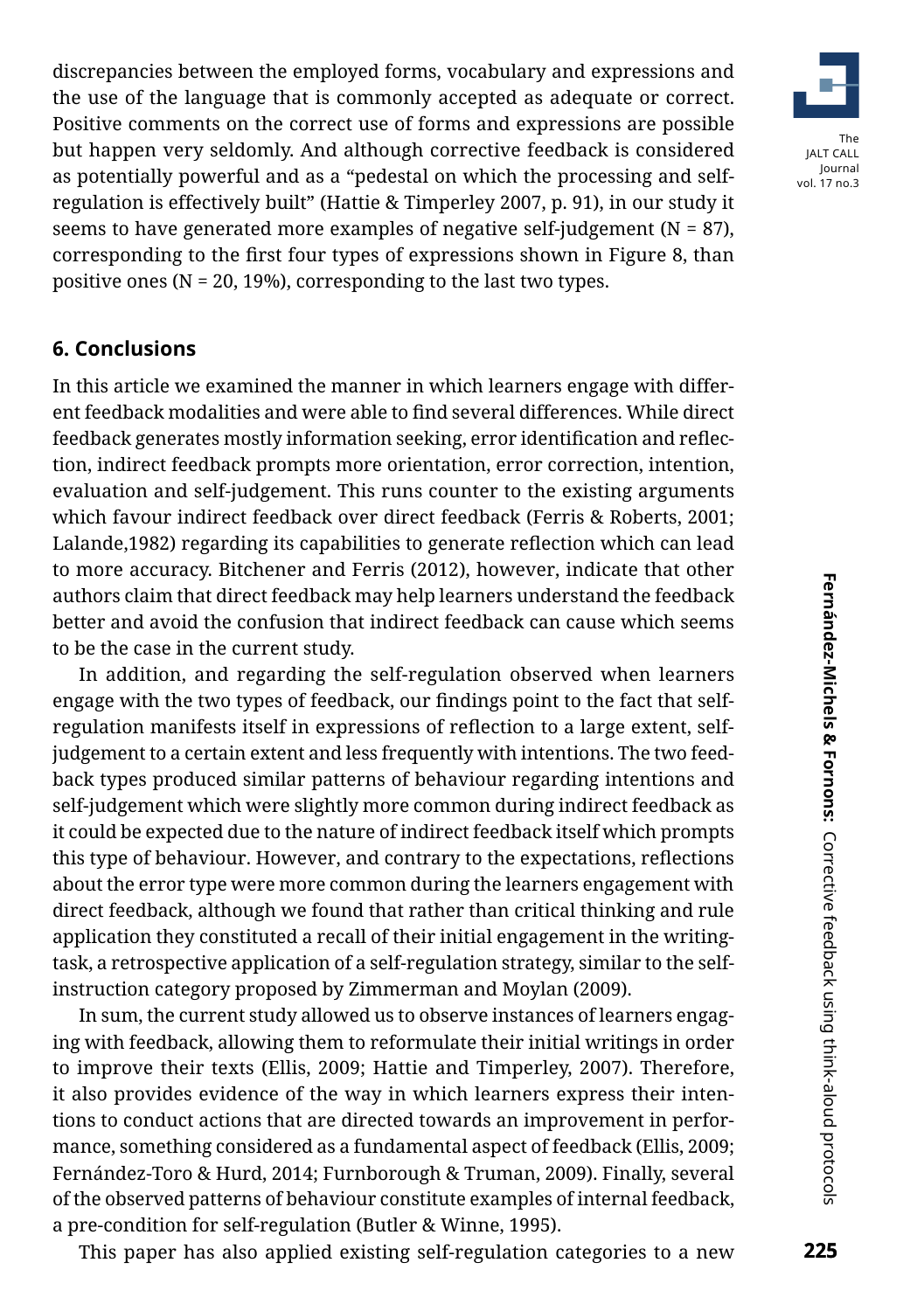context other than the usual engagement with tasks, that is, feedback-revision, thereby contributing to the existing body of knowledge about self-regulation applied to feedback reception.

With the aim to show how learners engage with different types of feedback in a real-world teaching and learning environment, we were concerned with the ecological validity of our study. Hence, we tried to retrieve data in a setting as unaltered as possible which took us to observe the learners' actions and engagement within an unmodified time-frame, working on original assignments and revising feedback-documents that did not differ from the modalities that are usually applied in this specific learning-context. This led to some limitations, as for example the reduced control over specific aspects of the assignments, the widely uncontrolled action of the teacher as a feedback-provider and our renouncement to further invade the course of the participants' learning process, for example with focused interviews that could have provided more insights into the learners behaviour and could have helped us discern whether the observed actions were triggered by the feedback or by individual factors such as specific motivations of the learners or TAPs, previous knowledge about self-regulating learning strategies among others.

# **References**

- Andrade, H., & Cizek, G. J. (Eds.). (2010). *Handbook of formative assessment.* Routledge. Retrieved from [https://www.routledge.](https://www.routledge.com/Handbook-of-Formative-Assessment/Andrade-Cizek/p/book/9780415993203
) [com/Handbook-of-Formative-Assessment/Andrade-Cizek/p/](https://www.routledge.com/Handbook-of-Formative-Assessment/Andrade-Cizek/p/book/9780415993203
) [book/9780415993203](https://www.routledge.com/Handbook-of-Formative-Assessment/Andrade-Cizek/p/book/9780415993203
)
- Artino, A. R., & Stephens, J. M. (2009). Academic motivation and selfregulation: A comparative analysis of undergraduate and graduate students learning online. *Internet and Higher Education, 12*(3–4), 146–151. https://doi.org/10.1016/j.iheduc.2009.02.001
- Bimmel, P., & Rampillon, U. (2000). Lernerautonomie und Lernstrategien. *Fernstudieneinheit 23.* München: Langenscheidt.
- Bitchener, J. & D. R. Ferris (2012). *Written corrective feedback in second language acquisition and writing.* New York: Routledge. https://doi.org/10.1017/S0261444812000250

Bitchener, J., & Knoch, U. (2010). Raising the linguistic accuracy level of advanced L2 writers with written corrective feedback. *Journal of Second Language Writing, 19*(4), 207–217. https://doi.org/10.1016/j.jslw.2010.10.002

- Black, P., & William, D. (1998). Assessment and classroom learning. *Assessment in Education, 5*(1), 1–65. http://dx.doi.org/10.1080/0969595980050102
- Boekaerts, M., Pintrich, P. R. and Zeidner, M. (Eds.) (2000). *Handbook of selfregulation.* New York: Academic Press.
- Bol, L., & Garner, J. K. (2011). Challenges in supporting self-regulation in distance education environments. *Journal of Computing in Higher Education, 23*(2–3), 104–123. https://doi.org/10.1007/s12528-011-9046-7



vol. 17 no.3

Fernández-Michels & Fornons: Corrective feedback using think-aloud protocols **226Fernández-Michels & Fornons:** Corrective feedback using think-aloud protocols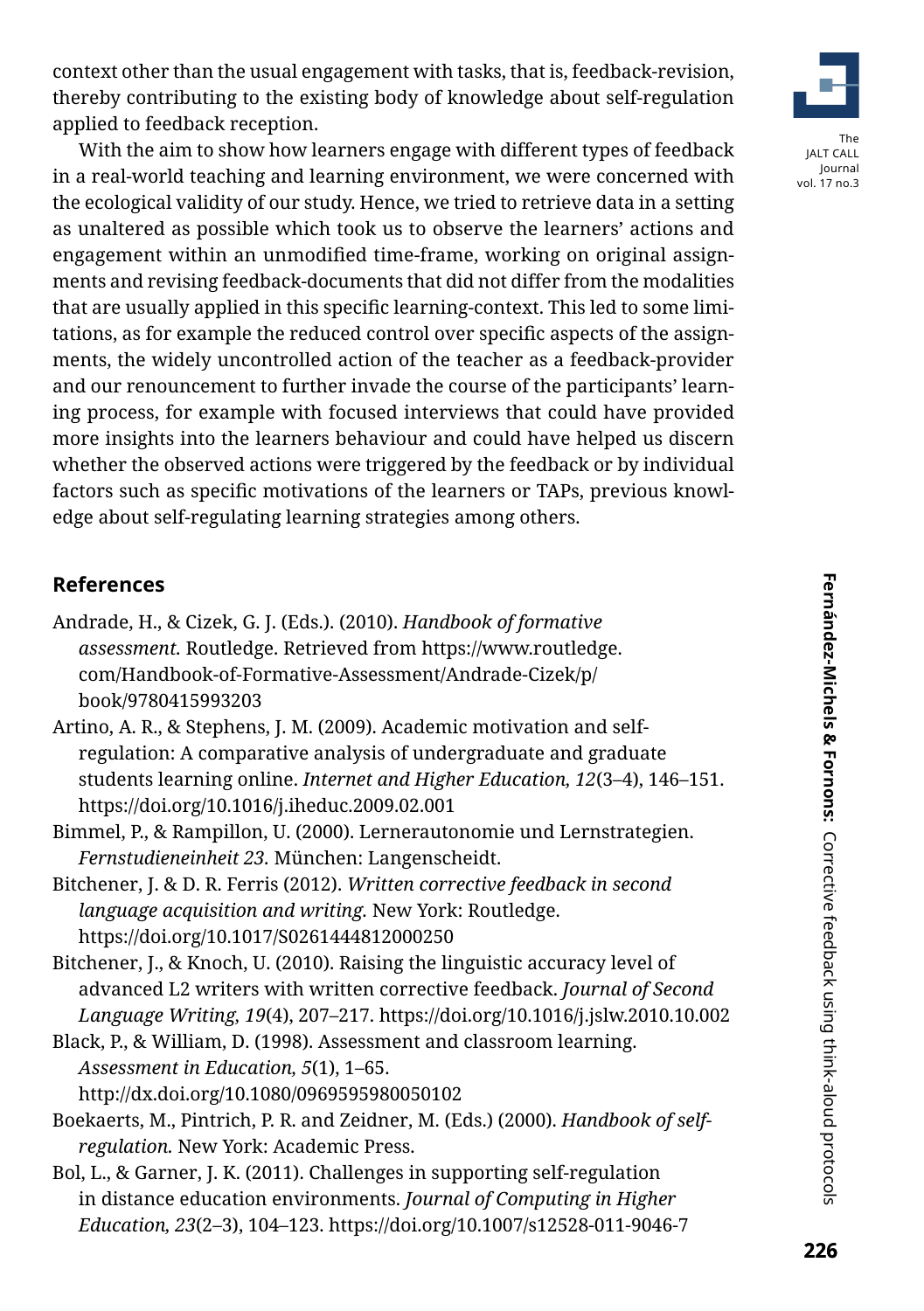- Braun, V., & Clarke, V. (2006). Using thematic analysis in psychology. *Qualitative Research in Psychology, 3*(2), 77–101. https://www.tandfonline.com/doi/abs/10.1191/1478088706qp063oa
- Butler, D. L., & Winne, P. H. (1995). Feedback and self-regulated learning: A theoretical synthesis. *Review of Educational Research, 65*(3), 245–281. https://doi.org/10.3102/00346543065003245



The JALT CALL Journal vol. 17 no.3

Chametzky, B. (2014). Andragogy and engagement in online learning: Tenets and solutions. *Creative Education, 5,* 813–821.

https://www.scirp.org/journal/paperinformation.aspx?paperid=47003

- Chandler, J. (2003). The efficacy of various kinds of error feedback for improvement in the accuracy and fluency of L2 student writing. *Journal of Second Language Writing, 12*(3), 267–296. https://doi.org/10.1016/S1060-3743(03)00038-9
- Chen, S., Nassaji, H., & Liu, Q. (2016). EFL learners' perceptions and preferences of written corrective feedback: a case study of university students from Mainland China. *Asian-Pacific Journal of Second and Foreign Language Education, 1*(5), 2–17. https://doi.org/10.1186/s40862-016-0010-y

Dabbagh, N., & Kitsantas, A. (2004). Supporting self-regulation in studentcantered Web-based learning environments. *International Journal on E-Learning, 3*(1), 40–47. https://www.learntechlib.org/primary/p/4104/

Duncan, T., Pintrich, P. R. R., Garcia, T., McKeachie, W., & Smith, D. (1991). *A manual for the use of the Motivated Strategies for Learning Questionnaire (MSLQ).* Ann Arbor. Michigan, 1–79. [https://www.researchgate.net/](https://www.researchgate.net/publication/271429287_A_Manual_for_the_Use_of_the_Motivated_Strategies_for_Learning_Questionnaire_MSLQ) publication/271429287 A Manual for the Use of the Motivated Strategies for Learning Questionnaire MSLQ

Ellis, R. (2009). A typology of written corrective feedback types. *ELT Journal, 63*(2), 97–107. https://doi.org/10.1093/elt/ccn023

- Ellis, R. (2010). Epilogue: A framework for investigating oral and written corrective feedback. *Studies in Second Language Acquisition, 32*(2), 335– 349. https://doi.org/10.1017/S0272263109990544
- Fernández-Toro, M., & Hurd, S. (2014). A model of factors affecting independent learners' engagement with feedback on language learning tasks. *Distance Education, 35*(1), 106–125. https://doi.org/10.1080/01587919.2014.891434

Ferreira, A. (2006). Estrategias de feedback efectivas para la enseñanza de lenguas en contextos e-Learning. *Nuevas Ideas En Informática Educativa, 2,* 115–125. http://www.tise.cl/2010/archivos/tise2006/16.pdf

- Ferris, D. (2015). Written corrective feedback in L2 writing: Connors & Lunsford (1988); Lunsford & Lunsford (2008); Lalande (1982). *Language Teaching, 48*(4), 531–544. https://doi.org/10.1017/S0261444815000257
- Ferris, D. R. (1995). Student reactions to teacher response in multiple-draft composition classrooms. *TESOL Quarterly, 29*(1), 33–53. https://doi.org/10.2307/3587804
- Ferris, D. R., Liu, H., Sinha, A., & Senna, M. (2013). Written corrective feedback for individual L2 writers. *Journal of Second Language Writing, 22*(3), 307–329. https://doi.org/10.1016/j.jslw.2012.09.009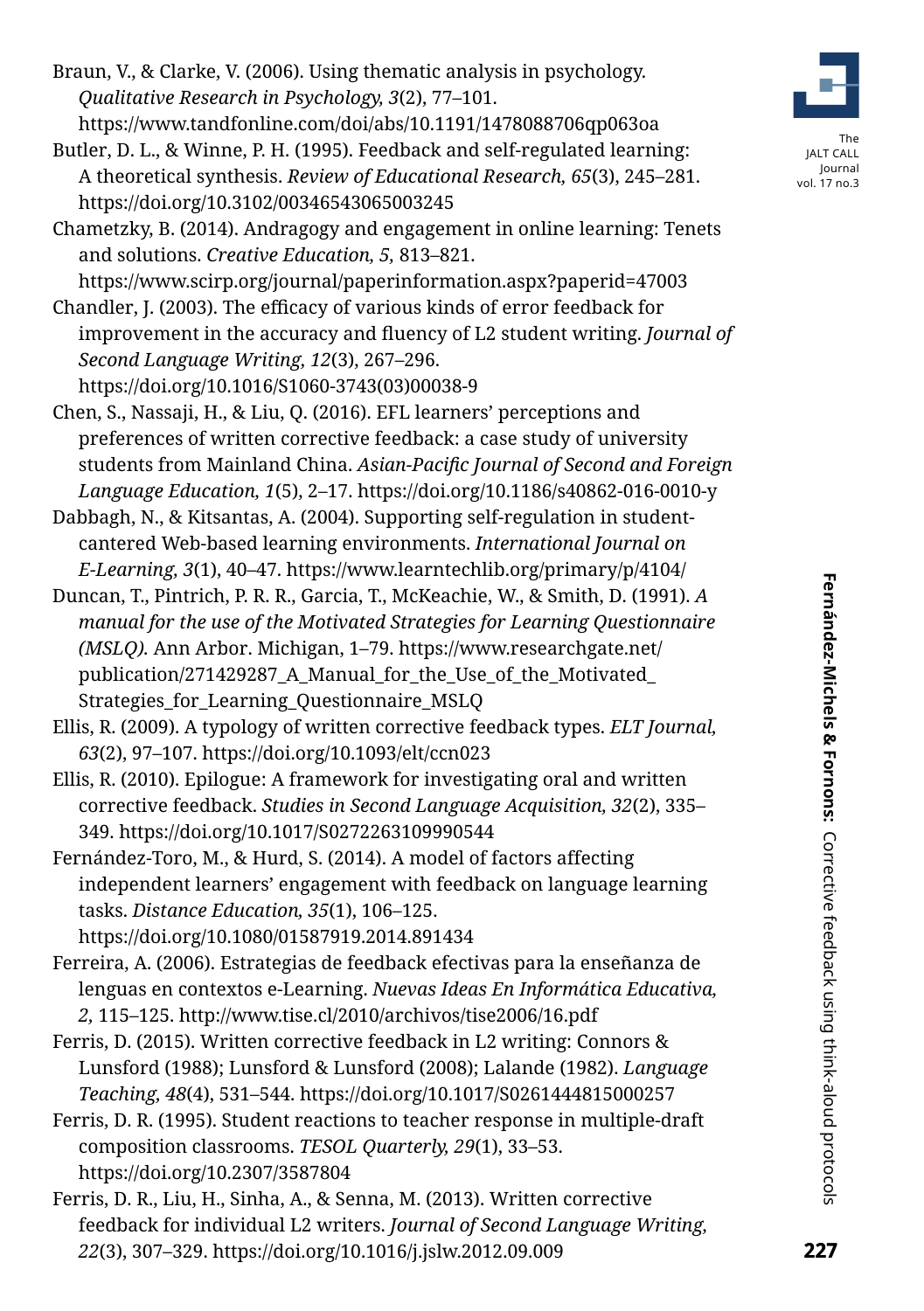- Ferris, D., & Roberts, B. (2001). Error feedback in L2 writing classes How explicit does it need to be? *Journal of Second Language Writing, 10*(3), 161–184. https://doi.org/10.1016/S1060-3743(01)00039-X
- Furnborough, C., & Truman, M. (2009). Adult beginner distance language learner perceptions and use of assignment feedback. *Distance Education, 30*(3), 399–418.

https://www.tandfonline.com/doi/abs/10.1080/01587910903236544

- Han, Y. (2019). Written corrective feedback from an ecological perspective: The interaction between the context and individual learners. *System, 80,*  288–303. https://doi.org/10.1016/j.system.2018.12.009
- Han, Y., & Hyland, F. (2015). Exploring learner engagement with written corrective feedback in a Chinese tertiary EFL classroom. *Journal of Second Language Writing, 30,* 31–44. https://doi.org/10.1016/j.jslw.2015.08.002
- Hartley, K., & Bendixen, L. D. (2001). Educational Research in the Internet Age: Examining the Role of Individual Characteristics. *Educational Researcher, 30*(9), 22–26. https://doi.org/10.3102/0013189X030009022
- Hattie, J., & Timperley, H. (2007). The power of feedback. *Review of Educational Research, 77*(1), 81–112. https://doi.org/10.3102/003465430298487
- Horbačauskienė, J., & Kasperaviciene, R. (2015). Learners' preferences towards corrective feedback in writing assignments in tertiary education. *ExELL (Explorations in English Language and Linguistics), 3*(2), 70–83. https://doi.org/10.1515/exell-2017-0002
- Hyland, F. (2003). Focusing on form: Student engagement with teacher feedback. *System, 31*(2), 217–230.

https://doi.org/10.1016/S0346-251X(03)00021-6

- Ice, P., Swan, K., Diaz, S., Kupczinsky, L., & Swan Dagen, A. (2010). An analysis of students' perceptions of the value and efficacy of instructors' auditory and text- Based Feedback Modalities. *Journal of Educational Computing Research, 43,* 113–134. https://doi.org/10.2190/EC.43.1.g
- Jensen, L. X., Bearman, M., & Boud, D. (2021). Understanding feedback in online learning – A critical review and metaphor analysis. *Computers and Education, 173.* https://doi.org/10.1016/j.compedu.2021.104271
- Kang, E., & Han, Z. (2015). The efficacy of written corrective feedback in improving L2 written accuracy: A meta-analysis. *Modern Language Journal, 99*(1), 1–18. Retrieved from https://doi.org/10.1111/modl.12189
- Karim, K., & Nassaji, H. (2019). The effects of written corrective feedback: A critical synthesis of past and present research. *Instructed Second Language Acquisition, 3*(1), 28–52. https://doi.org/10.1558/isla.37949
- Lalande, J. F. (1982). Reducing composition errors: An experiment. *The Modern Language Journal, 66*(2), 140–149. https://doi.org/10.1111/j.1944-9720.1984.tb01715.x
- Leow, R. (2018). Explicit learning and depth of processing in the instructed setting: Theory, research, and practice. *Studies in English Education, 23*(4), 769–801. https://doi.org/10.1080/23247797.2015.1026644



The JALT CALL Journal vol. 17 no.3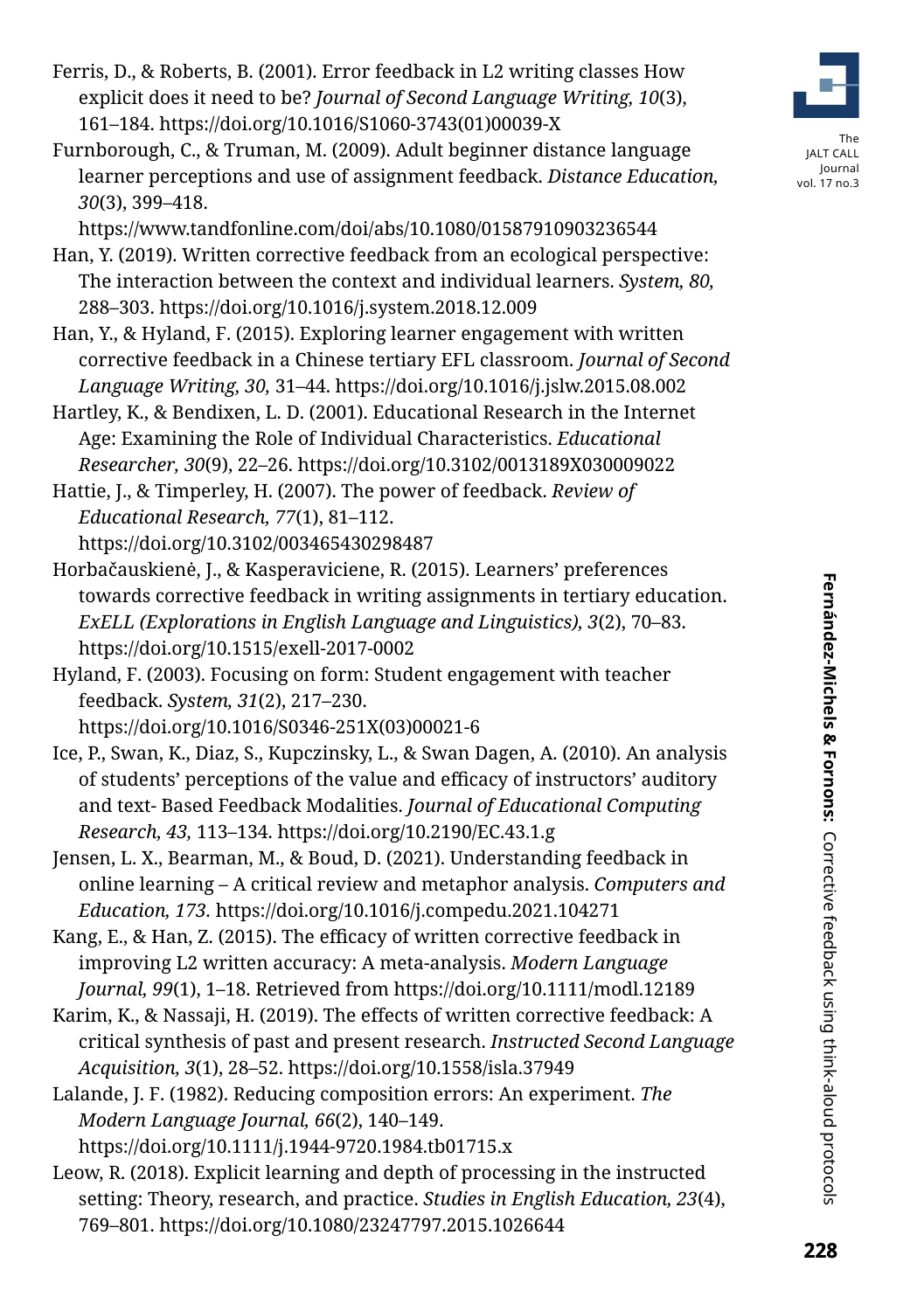- Leow, R. P. (2020). L2 writing-to-learn. Theory, research, and a curricular approach. In R. M. Manchón (Ed.), *Writing and language learning: Advancing research agendas* (pp. 95–117). Amsterdam: John Benjamins. Retrieved from https://benjamins.com/catalog/lllt.56
- Li, S., & Vuono, A. (2019). Twenty-five years of research on oral and written corrective feedback in System. *System, 84,* 93–109. https://doi.org/10.1016/j.system.2019.05.006
- Lynch, R. (2004). The relationship between self-regulation and online learning in a blended learning context. *International Review of Research in Open and Distance Learning, 5*(2), 1–15. Retrieved from http://www.irrodl.org/index.php/irrodl/article/view/189
- Mahfoodh, O. H. A. (2017). "I feel disappointed": EFL university students' emotional responses towards teacher written feedback. *Assessing Writing, 31,* 53–72. https://doi.org/10.1016/j.asw.2016.07.001
- Martínez-Argüelles, M. J., Plana, D., Hintzmann, C., Batalla-Busquets, J. M., & Badia, M. (2015). Usefulness of feedback in e-learning from the students' perspective. *Intangible Capital, 11*(4), 627–645. http://dx.doi.org/10.3926/ic.622
- McMartin-Miller, C. (2014). How much feedback is enough?: Instructor practices and student attitudes toward error treatment in second language writing. *Assessing Writing, 19,* 24–35. https://doi.org/10.1016/j.asw.2013.11.003
- Moore, M. G. (2007). Theory of transactional distance. In M. G. Moore (Ed.), *Handbook of distance education* (4th ed.). (pp. 89–105). New York: Routledge. https://doi.org/10.4324/9781315296135-4
- Nassaji, H. (2015) *The interactional feedback dimension in instructed second language learning: Linking theory, research, and practice.* London: Bloomsbury. Retrieved from [https://www.bloomsbury.com/uk/the](https://www.bloomsbury.com/uk/the-interactional-feedback-dimension-in-instructed-second-language-learning-9781472510143/)[interactional-feedback-dimension-in-instructed-second-language](https://www.bloomsbury.com/uk/the-interactional-feedback-dimension-in-instructed-second-language-learning-9781472510143/)[learning-9781472510143/](https://www.bloomsbury.com/uk/the-interactional-feedback-dimension-in-instructed-second-language-learning-9781472510143/)
- Nicol, D. (2010). From monologue to dialogue: Improving written feedback processes in mass higher education. *Assessment and Evaluation in Higher Education, 35*(5), 501–517. https://doi.org/10.1080/02602931003786559
- Nicol, D., & MacFarlane-Dick, D. (2006). Formative assessment and selfregulated learning: A model and seven principles of good feedback practice. *Studies in Higher Education, 31*(2), 199–218. https://doi.org/10.1080/03075070600572090
- Oxford, R. (2010). *Teaching and researching: Language learning strategies.*  New York: Routledge. Retrieved from [https://www.routledge.com/](https://www.routledge.com/Teaching--Researching-Language-Learning-Strategies/Oxford/p/book/9780582381292 
) [Teaching--Researching-Language-Learning-Strategies/Oxford/p/](https://www.routledge.com/Teaching--Researching-Language-Learning-Strategies/Oxford/p/book/9780582381292 
) [book/9780582381292](https://www.routledge.com/Teaching--Researching-Language-Learning-Strategies/Oxford/p/book/9780582381292 
)
- Panadero, E. (2017). A review of self-regulated learning: Six models and four directions for research. *Frontiers in Psychology. Frontiers Media S.A.* Retrieved from





Journal vol. 17 no.3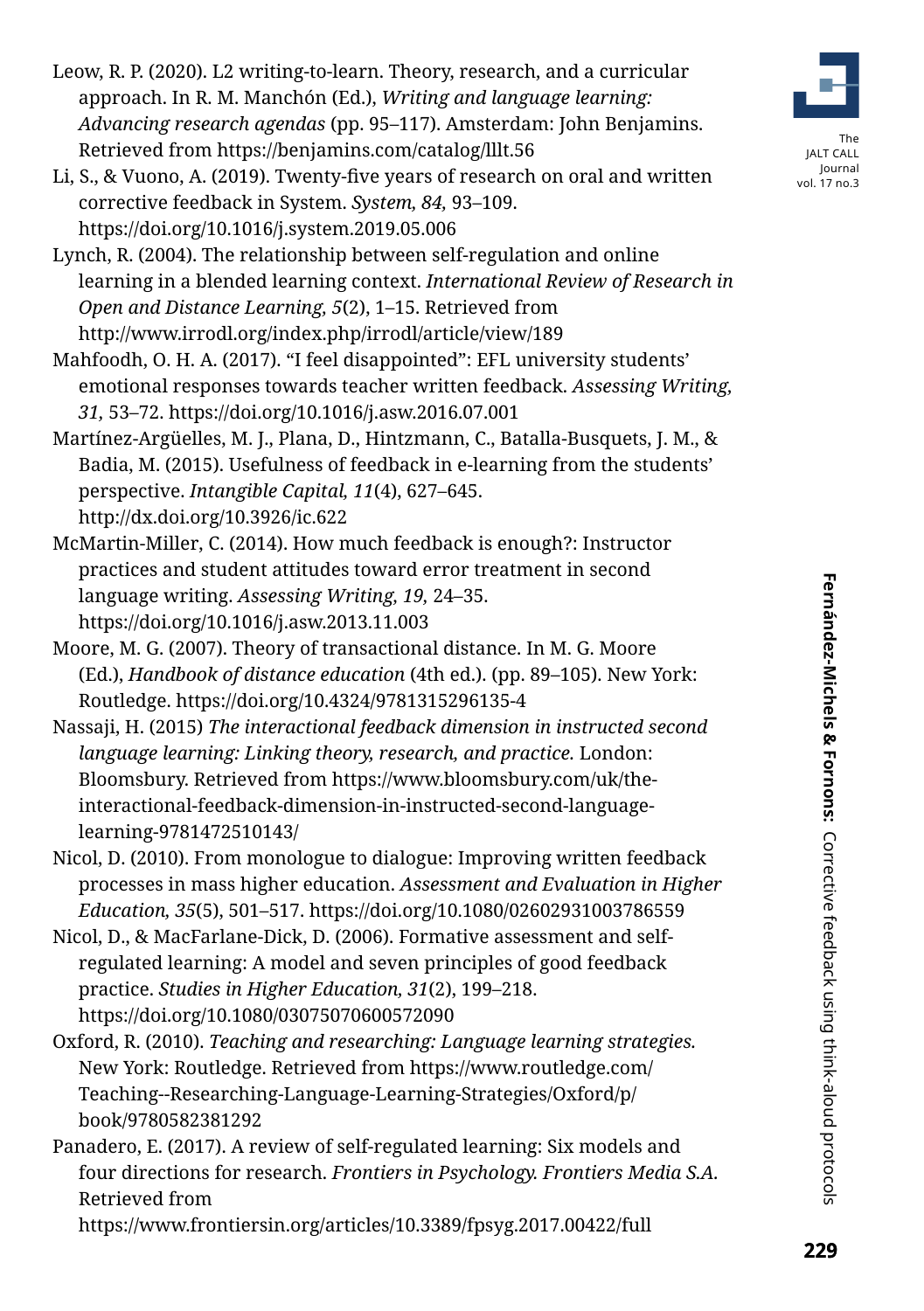- Panadero, E., & Alonso-Tapia, J. (2014). ¿Cómo autorregulan nuestros alumnos? Revisión del modelo cíclico de Zimmerman sobre autorregulación del aprendizaje. Anales de Psicologia, 30(2), 450–462. https://doi.org/10.6018/analesps.30.2.167221
- Pedrotti, M., & Nistor, N. (2019). How students fail to self-regulate their online learning experience. *Lecture notes in computer science (including subseries lecture notes in artificial intelligence and lecture notes in bioinformatics), 11722* LNCS, 377–385. Retrieved from https://www.springer.com/series/558
- Pintrich, P. R. R., Smith, D., Garcia, T., & McKeachie, W. (1991). *A manual for the use of the Motivated Strategies for Learning Questionnaire (MSLQ).* Ann Arbor. Michigan, 1–79. Retrieved from https://files.eric.ed.gov/fulltext/ED338122.pdf
- Pintrich, P. R., Wolters, C. A., and Baxter, G. P. (2000). Assessing metacognition and self-regulated learning. In G. Schraw & J. Impara (Eds.), *Issues in the measurement of metacognition* (pp. 43–97). Cambridge, MA: Academic Press. Retrieved from https://core.ac.uk/download/pdf/17270013.pdf
- Quesada-Pallarès, C., Sánchez-Martí, A., Ciraso-Calí, A., & Pineda-Herrero, P. (2019). Online vs. classroom learning: Examining motivational and selfregulated learning strategies among vocational education and training students. *Frontiers in Psychology, 10,* 1–13. Retrieved from https://www.frontiersin.org/articles/10.3389/fpsyg.2019.02795/full
- Sachs, R., & Polio, C. (2007). Learners' uses of two types of written feedback on a L2 writing revision task. *Studies in Second Language Acquisition, 29*(1), 67–100. https://doi.org/10.1017/S0272263107070039
- Saks, K., & Leijen, Ä. (2014). Distinguishing Self-directed and Self-regulated Learning and Measuring them in the E-learning Context. *Procedia – Social and Behavioral Sciences, 112,* 190–198.
	- https://doi.org/10.1016/j.sbspro.2014.01.1155
- Schmitz, B., & Wiese, B. (2006). New perspectives for the evaluation of training sessions in self-regulated learning: Time-series analyses of diary data. *Contemporary Educational Psychology, 31* (1), 64–96. Retrieved from https://psycnet.apa.org/record/2006-00439-004
- Schunk, D. H. (1986). Verbalization and children's learning. *Contemporary Educational Psychology, 11*(4), 347–369. Retrieved from https://psycnet.apa.org/record/1987-06889-001
- Sharma, S., Dick, G., Chin, W. & Land, L. P. W. (2007). Self-regulated learning and e-learning. In H. Österle, J. Schelp & R. Winter (Eds.), *Proceedings of the Fifteenth European Conference on Information Systems* (pp. 383–394). University of St. Gallen, St. Gallen. Retrieved from https://dblp.org/db/conf/ecis/index
- Shintani, N., & Ellis, R. (2013). The comparative effect of direct written corrective feedback and metalinguistic explanation on learners' explicit and implicit knowledge of the English indefinite article. *Journal of Second Language Writing, 22*(3), 286–306. https://doi.org/10.1016/j.jslw.2013.03.011



The JALT CALL Journal vol. 17 no.3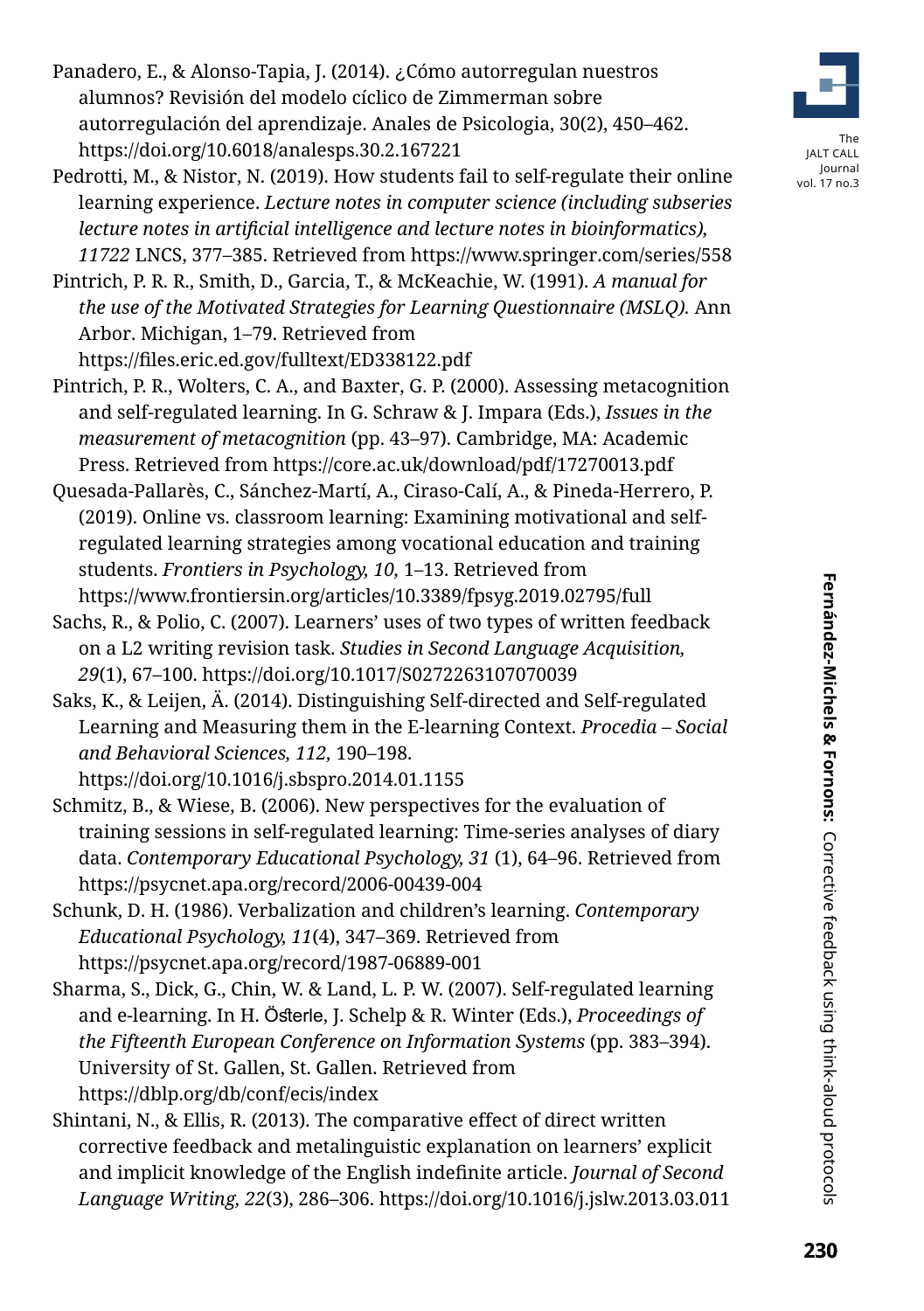Triquet, K., Peeters, J., & Lombaerts, K. (2017). *Self-regulated learning online: Benefits, empirical foundations, multi-level and multi-modal promotion & evaluation thereof for teacher professional development.* Contributing SRL Part to Teach-UP. A policy experimentation co-funded by Erasmus+. Deliverab. Retrieved from [http://teachup.eun.org/](http://teachup.eun.org/documents/556205/1092039/TeachUP_D1.1b_Self-Regulated-Learning-Online.pdf/3d155d94-8a05-4cde-b18c-d6a33f4fc2b9) [documents/556205/1092039/TeachUP\\_D1.1b\\_Self-Regulated-Learning-](http://teachup.eun.org/documents/556205/1092039/TeachUP_D1.1b_Self-Regulated-Learning-Online.pdf/3d155d94-8a05-4cde-b18c-d6a33f4fc2b9)[Online.pdf/3d155d94-8a05-4cde-b18c-d6a33f4fc2b9](http://teachup.eun.org/documents/556205/1092039/TeachUP_D1.1b_Self-Regulated-Learning-Online.pdf/3d155d94-8a05-4cde-b18c-d6a33f4fc2b9) 

Westmacott, A. (2017). Direct vs. indirect written corrective feedback: Student perceptions. *Íkala, Revista de Lenguaje y Cultura, 22*(2), 17–32. https://revistas.udea.edu.co/index.php/ikala/article/view/25942

Wigglesworth, G., & Storch, N. (2012). What role for collaboration in writing and writing feedback? *Journal of Second Language Writing, 21*(4), 364–374. https://doi.org/10.1016/j.jslw.2012.09.005

- Winne, P. H. (2011). A cognitive and metacognitive analysis of self-regulated learning. In B. J. Zimmerman & D. H. Schunk (Eds.), *Handbook of selfregulation of learning and performance* (pp. 15–32). New York: Routledge. Retrieved from https://psycnet.apa.org/record/2011-12365-002
- Winne, P. H. (2018). Theorizing and researching levels of processing in selfregulated learning. *British Journal of Educational Psychology, 88*(1), 9–20. https://onlinelibrary.wiley.com/doi/abs/10.1111/bjep.12173
- Wolsey, T. D. (2008). Efficacy of instructor feedback on written work in an online program. *International Journal on E-Learning, 7*(2), 311–329. Retrieved from https://www.learntechlib.org/primary/p/23564
- Young, K. A. (2005). Direct from the source: The value of "think-aloud" data in understanding learning*. Journal of Educational Enquiry.* [https://pdfs.](https://pdfs.semanticscholar.org/8f53/dc80ce01ea3901c6b464eeaf991a69e50be3.pdf) [semanticscholar.org/8f53/dc80ce01ea3901c6b464eeaf991a69e50be3.pdf](https://pdfs.semanticscholar.org/8f53/dc80ce01ea3901c6b464eeaf991a69e50be3.pdf)
- Yu, S., Jiang, L., & Zhou, N. (2020). Investigating what feedback practices contribute to students' writing motivation and engagement in Chinese EFL context: A large scale study. *Assessing Writing, 44*(19), 1–15. https://doi.org/10.1016/j.asw.2020.100451
- Zimmerman, B. J. (1990). Self-regulated learning and academic achievement: An overview. *Educational Psychologist, 25*(1), 3–17. https://doi.org/10.1207/s15326985ep2501\_2
- Zimmerman, B. J. (2000). Attaining self-regulation: a social cognitive perspective. In M. Boekaerts, P. R. Pintrich, and M. Zeidner (Eds.), *Handbook of self-regulation* (pp. 13–40). New York: Guilford. https://doi.org/10.1016/B978-012109890-2/50031-7
- Zimmerman, B. J., & Moylan, A. R. (2009). Self-regulation: Where metacognition and motivation intersect. In D. J. Hacker, J. Dunlosky & A. C. Graesser (Eds.), *Handbook of Metacognition in Education* (pp. 299- 315). New York: Routledge. Retrieved from https://psycnet.apa.org/record/2010-06038-016